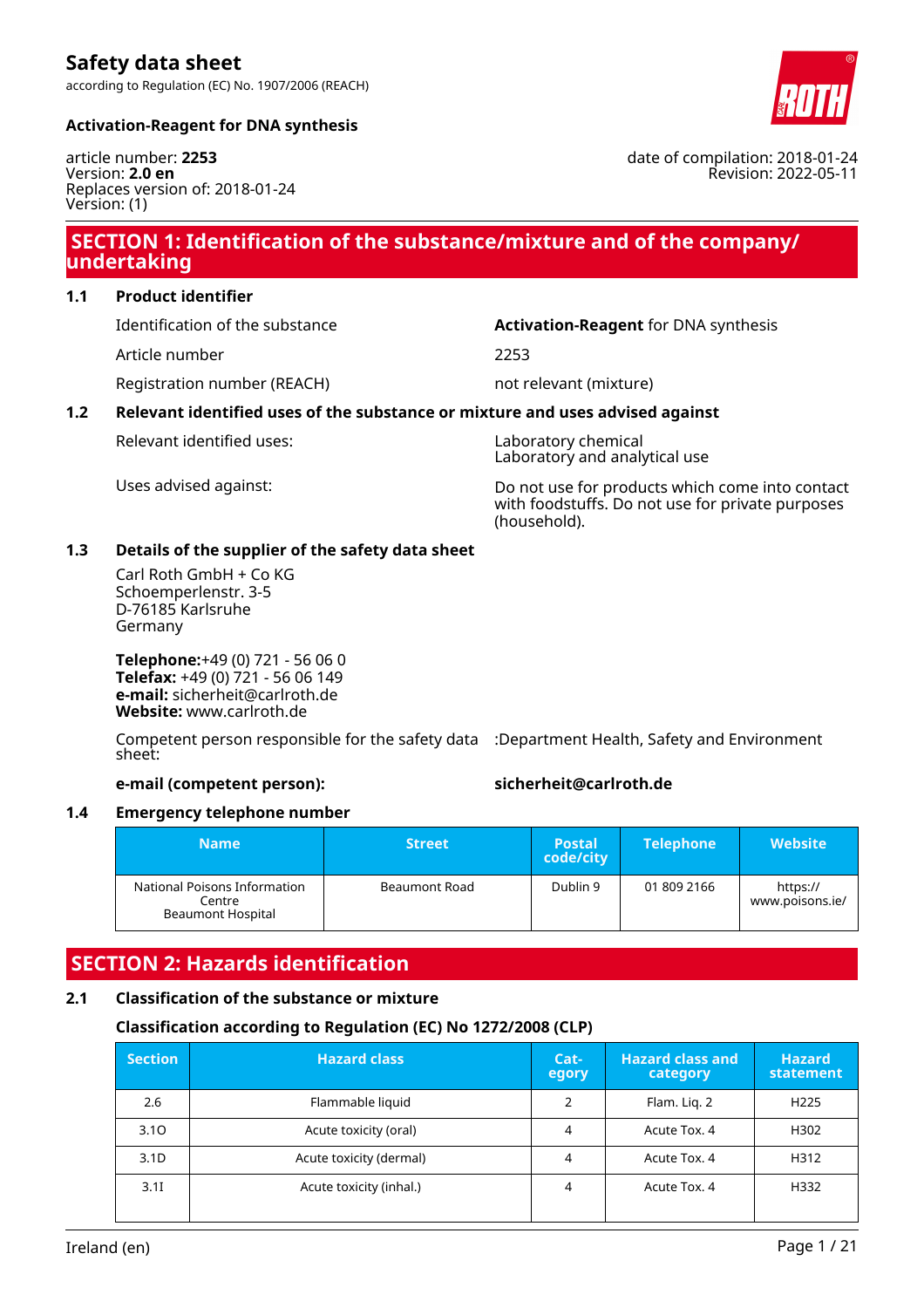according to Regulation (EC) No. 1907/2006 (REACH)



### **Activation-Reagent for DNA synthesis**

#### article number: **2253**

| <b>Section</b> | <b>Hazard class</b>               | Cat-<br>egory | <b>Hazard class and</b><br>category | <b>Hazard</b><br>statement |
|----------------|-----------------------------------|---------------|-------------------------------------|----------------------------|
| 3.3            | Serious eye damage/eye irritation |               | Eye Irrit. 2                        | H319                       |

For full text of abbreviations: see SECTION 16

**The most important adverse physicochemical, human health and environmental effects**

The product is combustible and can be ignited by potential ignition sources.

#### **2.2 Label elements**

```
Labelling according to Regulation (EC) No 1272/2008 (CLP)
```
**Signal word Danger Pictograms**

#### **Hazard statements**

GHS02, GHS07

| H <sub>225</sub> | Highly flammable liquid and vapour                       |
|------------------|----------------------------------------------------------|
| H302+H312+H332   | Harmful if swallowed, in contact with skin or if inhaled |
| H319             | Causes serious eye irritation                            |

### **Precautionary statements**

#### **Precautionary statements - prevention**

P210 Keep away from heat, hot surfaces, sparks, open flames and other ignition sources. No smoking P280 Wear protective gloves/eye protection

#### **Precautionary statements - response**

P305+P351+P338 IF IN EYES: Rinse cautiously with water for several minutes. Remove contact lenses, if present and easy to do. Continue rinsing P312 Call a POISON CENTRE/doctor if you feel unwell

#### **Precautionary statements - storage**

P403+P235 Store in a well-ventilated place. Keep cool

### Hazardous ingredients for labelling: Acetonitrile

#### **Labelling of packages where the contents do not exceed 125 ml**

Signal word: **Danger**

Symbol(s)

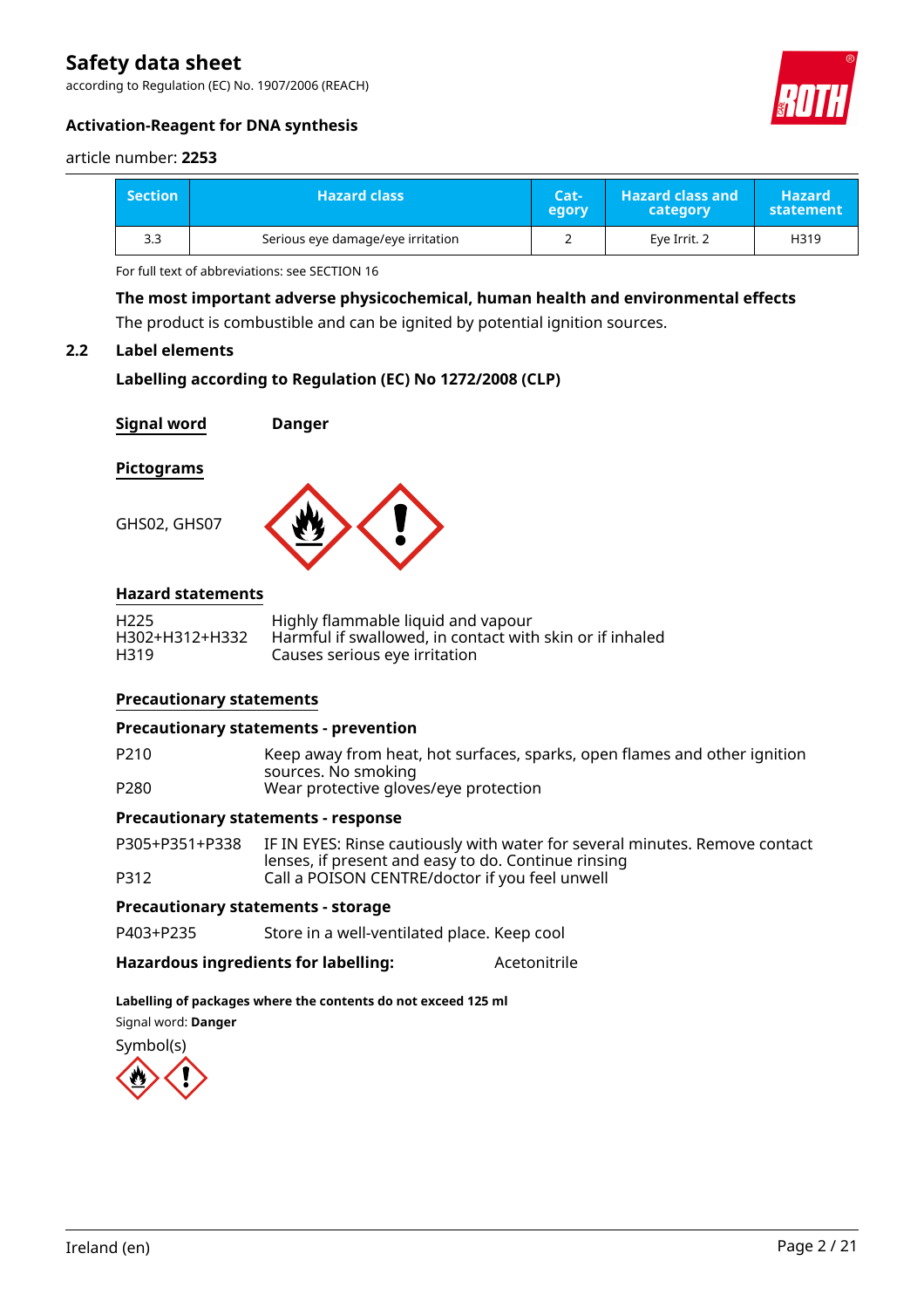according to Regulation (EC) No. 1907/2006 (REACH)



### **Activation-Reagent for DNA synthesis**

article number: **2253**

contains: Acetonitrile

#### **2.3 Other hazards**

#### **Results of PBT and vPvB assessment**

This mixture does not contain any substances that are assessed to be a PBT or a vPvB.

# **SECTION 3: Composition/information on ingredients**

#### **3.1 Substances**

not relevant (mixture)

#### **3.2 Mixtures**

#### **Description of the mixture**

| Name of sub-<br><b>stance</b> | <b>Identifier</b>                                                   | $Wt\%$    | <b>Classification acc. to</b><br><b>GHS</b>                                                                     | <b>Pictograms</b>   | <b>Notes</b>           |
|-------------------------------|---------------------------------------------------------------------|-----------|-----------------------------------------------------------------------------------------------------------------|---------------------|------------------------|
| Acetonitrile                  | CAS No<br>75-05-8<br>EC No<br>200-835-2<br>Index No<br>608-001-00-3 | $\geq 50$ | Flam. Lig. 2 / H225<br>Acute Tox. 4 / H302<br>Acute Tox. 4 / H312<br>Acute Tox. 4 / H332<br>Eye Irrit. 2 / H319 | $\overline{\Omega}$ | GHS-HC<br><b>IOELV</b> |

#### **Notes**

GHS-HC: Harmonised classification (the classification of the substance corresponds to the entry in the list according to 1272/ 2008/EC, Annex VI)

IOELV: Substance with a community indicative occupational exposure limit value

| Name of sub-<br>stance | <b>Identifier</b>                                                   | <b>Specific Conc. Limits</b> | <b>M-Factors</b>         | ATE                                                                                                             | <b>Exposure</b><br>route                  |
|------------------------|---------------------------------------------------------------------|------------------------------|--------------------------|-----------------------------------------------------------------------------------------------------------------|-------------------------------------------|
| Acetonitrile           | CAS No<br>75-05-8<br>EC No<br>200-835-2<br>Index No<br>608-001-00-3 |                              | $\overline{\phantom{a}}$ | 469 <sup>mg</sup> / <sub>kg</sub><br>1.100 <sup>mg</sup> / <sub>kg</sub><br>11 <sup>mg</sup> / <sub>l</sub> /4h | oral<br>dermal<br>inhalation: va-<br>pour |

For full text of abbreviations: see SECTION 16

# **SECTION 4: First aid measures**

#### **4.1 Description of first aid measures**



**General notes**

Take off contaminated clothing.

#### **Following inhalation**

Provide fresh air. In all cases of doubt, or when symptoms persist, seek medical advice.

#### **Following skin contact**

Rinse skin with water/shower. In all cases of doubt, or when symptoms persist, seek medical advice.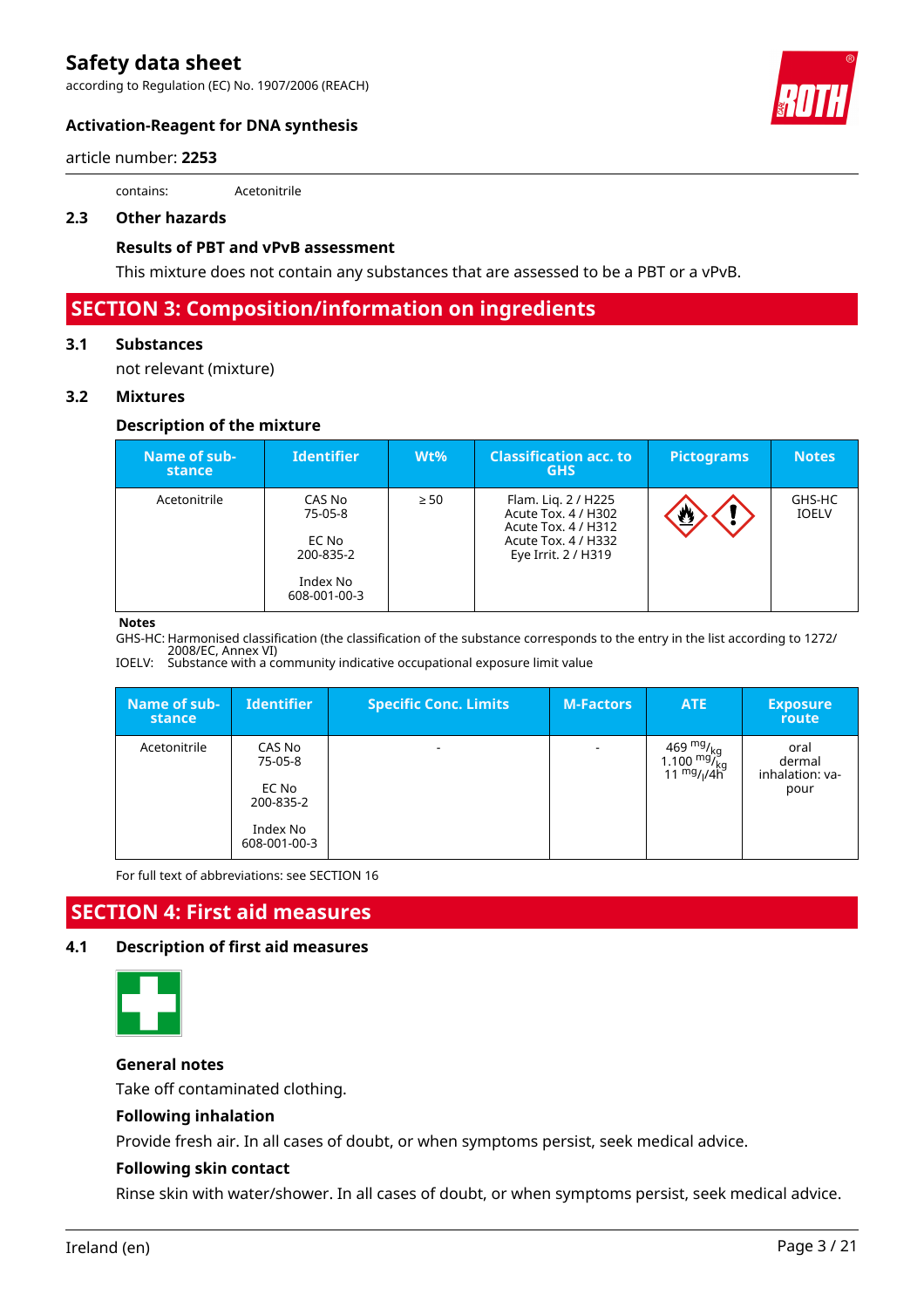according to Regulation (EC) No. 1907/2006 (REACH)

#### **Activation-Reagent for DNA synthesis**



#### article number: **2253**

#### **Following eye contact**

Irrigate copiously with clean, fresh water for at least 10 minutes, holding the eyelids apart. In case of eye irritation consult an ophthalmologist.

#### **Following ingestion**

Rinse mouth with water (only if the person is conscious). Call a doctor.

#### **4.2 Most important symptoms and effects, both acute and delayed**

Vomiting, Irritation, Conjunctival redness of the eyes, Localised redness, oedema, pruritis and/or pain, Headaches and dizziness may occur, Cough, pain, choking, and breathing difficulties

#### **4.3 Indication of any immediate medical attention and special treatment needed**

none

## **SECTION 5: Firefighting measures**

#### **5.1 Extinguishing media**



#### **Suitable extinguishing media**

co-ordinate firefighting measures to the fire surroundings water spray, alcohol resistant foam, dry extinguishing powder, BC-powder, carbon dioxide (CO<sub>2</sub>)

#### **Unsuitable extinguishing media**

water jet

#### **5.2 Special hazards arising from the substance or mixture**

Combustible. In case of insufficient ventilation and/or in use, may form flammable/explosive vapourair mixture. Solvent vapours are heavier than air and may spread along floors. Places which are not ventilated, e.g. unventilated below ground level areas such as trenches, conduits and shafts, are particularly prone to the presence of flammable substances or mixtures. Vapours may form explosive mixtures with air.

#### **Hazardous combustion products**

In case of fire may be liberated: Nitrogen oxides (NOx), Carbon monoxide (CO), Carbon dioxide (CO₂), May produce toxic fumes of carbon monoxide if burning.

#### **5.3 Advice for firefighters**

In case of fire and/or explosion do not breathe fumes. Fight fire with normal precautions from a reasonable distance. Wear self-contained breathing apparatus.

## **SECTION 6: Accidental release measures**

**6.1 Personal precautions, protective equipment and emergency procedures**



#### **For non-emergency personnel**

Avoid contact with skin, eyes and clothes. Do not breathe vapour/spray. Avoidance of ignition sources.

#### **6.2 Environmental precautions**

Keep away from drains, surface and ground water. Danger of explosion.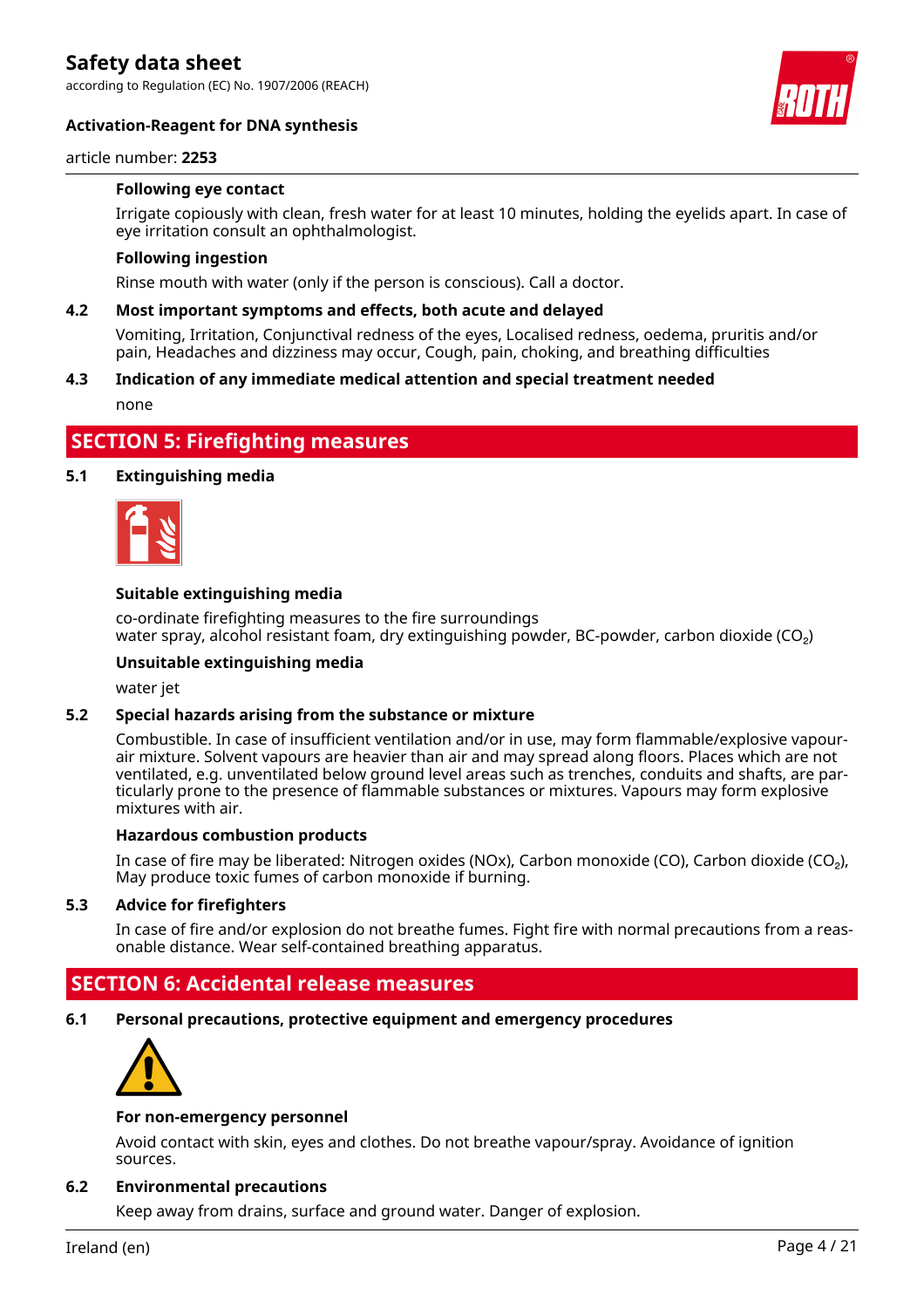according to Regulation (EC) No. 1907/2006 (REACH)



#### **Activation-Reagent for DNA synthesis**

article number: **2253**

#### **6.3 Methods and material for containment and cleaning up**

#### **Advice on how to contain a spill**

Covering of drains.

#### **Advice on how to clean up a spill**

Absorb with liquid-binding material (sand, diatomaceous earth, acid- or universal binding agents).

#### **Other information relating to spills and releases**

Place in appropriate containers for disposal. Ventilate affected area.

#### **6.4 Reference to other sections**

Hazardous combustion products: see section 5. Personal protective equipment: see section 8. Incompatible materials: see section 10. Disposal considerations: see section 13.

# **SECTION 7: Handling and storage**

#### **7.1 Precautions for safe handling**

Provision of sufficient ventilation.

#### **Measures to prevent fire as well as aerosol and dust generation**



Keep away from sources of ignition - No smoking.

Take precautionary measures against static discharge. Due to danger of explosion, prevent leakage

of vapours into cellars, flues and ditches.

#### **Advice on general occupational hygiene**

Wash hands before breaks and after work. Keep away from food, drink and animal feedingstuffs. When using do not smoke.

#### **7.2 Conditions for safe storage, including any incompatibilities**

Keep container tightly closed.

#### **Incompatible substances or mixtures**

Observe hints for combined storage.

#### **Consideration of other advice:**

Ground/bond container and receiving equipment.

#### **Ventilation requirements**

Keep any substance that emits harmful vapours or gases in a place that allows these to be permanently extracted. Use local and general ventilation.

### **Specific designs for storage rooms or vessels**

Recommended storage temperature: 15 – 25 °C

### **7.3 Specific end use(s)**

No information available.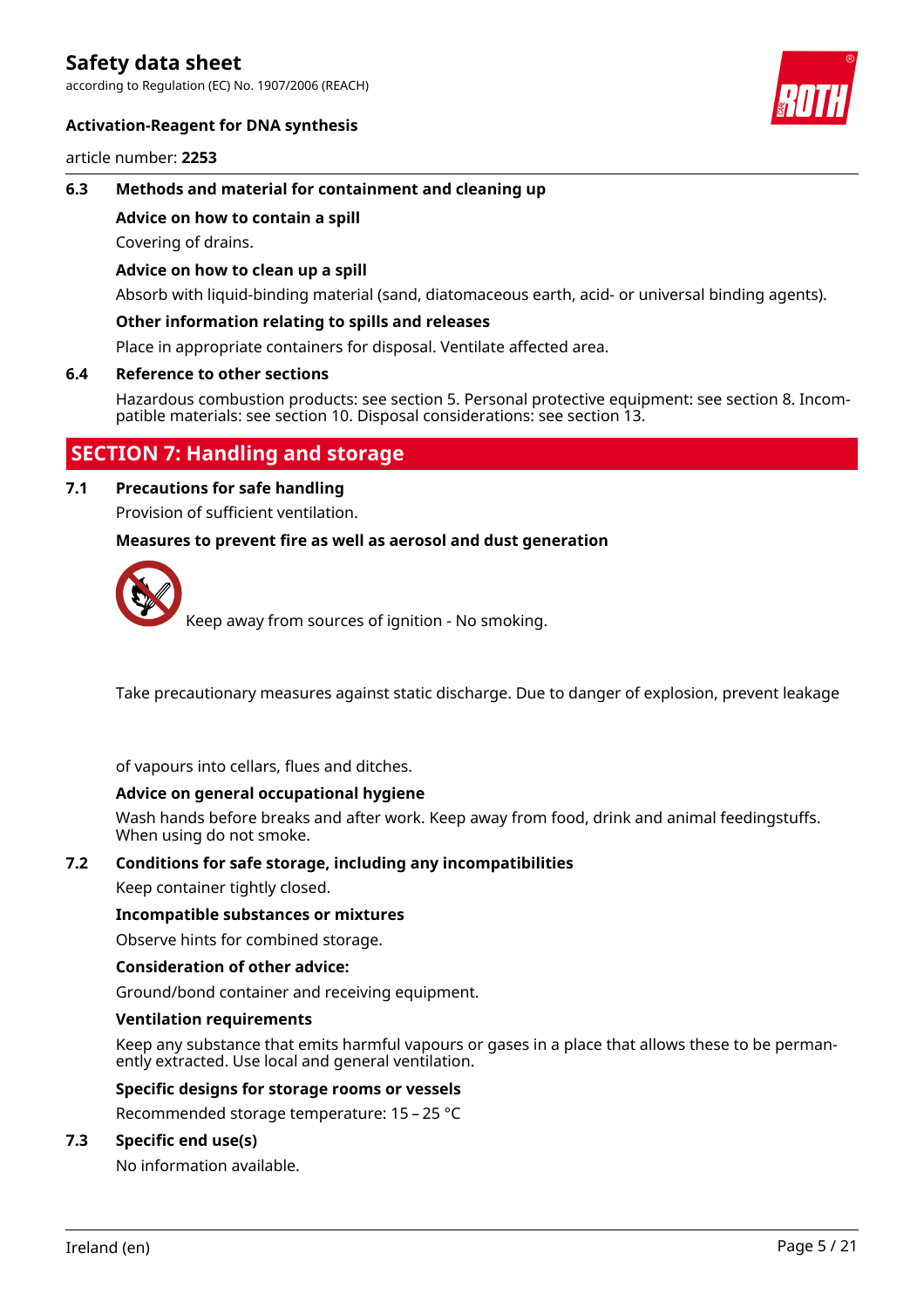according to Regulation (EC) No. 1907/2006 (REACH)



### **Activation-Reagent for DNA synthesis**

article number: **2253**

# **SECTION 8: Exposure controls/personal protection**

#### **8.1 Control parameters**

### **National limit values**

### **Occupational exposure limit values (Workplace Exposure Limits)**

| Cou<br>ntr<br>y | Name of agent | <b>CAS No</b> | Identi-<br>fier | <b>TW</b><br>A<br>L <sub>pp</sub><br>m] | <b>TWA</b><br>[mg/<br>$m3$ ] | <b>STE</b><br>L<br>[pp<br>m] | <b>STEL</b><br>[mg/<br>$\overline{m^3}$ ] | <b>Ceil</b><br>ing-<br>[pp<br>m] | Ceil-<br>ing-C<br>[mg/<br>$\lceil m^3 \rceil$ | <b>Nota-</b><br>tion | <b>Source</b>              |
|-----------------|---------------|---------------|-----------------|-----------------------------------------|------------------------------|------------------------------|-------------------------------------------|----------------------------------|-----------------------------------------------|----------------------|----------------------------|
| EU              | acetonitrile  | 75-05-8       | <b>IOELV</b>    | 40                                      | 70                           |                              |                                           |                                  |                                               | Н                    | 2006/15/<br>EC             |
| IE              | acetonitrile  | 75-05-8       | <b>OELV</b>     | 40                                      | 70                           |                              |                                           |                                  |                                               | Н                    | S.I. No.<br>619 of<br>2001 |

# **Notation**

Ceiling-C Ceiling value is a limit value above which exposure should not occur

H Absorbed through the skin

STEL Short-term exposure limit: a limit value above which exposure should not occur and which is related to a 15 minute period (unless otherwise specified)

TWA Time-weighted average (long-term exposure limit): measured or calculated in relation to a reference period of 8 hours time-weighted average (unless otherwise specified)

| Relevant DNELs of components of the mixture |               |               |                            |                                                 |                   |                               |  |  |  |
|---------------------------------------------|---------------|---------------|----------------------------|-------------------------------------------------|-------------------|-------------------------------|--|--|--|
| Name of sub-<br>stance                      | <b>CAS No</b> | End-<br>point | <b>Threshol</b><br>d level | <b>Protection</b><br>goal, route of<br>exposure | <b>Used in</b>    | <b>Exposure time</b>          |  |  |  |
| Acetonitrile                                | 75-05-8       | <b>DNEL</b>   | $68 \text{ mg/m}^3$        | human, inhalat-<br>ory                          | worker (industry) | chronic - systemic<br>effects |  |  |  |
| Acetonitrile                                | 75-05-8       | <b>DNEL</b>   | $68 \text{ mg/m}^3$        | human, inhalat-<br>ory                          | worker (industry) | acute - systemic<br>effects   |  |  |  |
| Acetonitrile                                | $75-05-8$     | <b>DNEL</b>   | $68 \text{ mg/m}^3$        | human, inhalat-<br>ory                          | worker (industry) | chronic - local ef-<br>fects  |  |  |  |
| Acetonitrile                                | 75-05-8       | <b>DNEL</b>   | $68 \text{ mg/m}^3$        | human, inhalat-<br>ory                          | worker (industry) | acute - local ef-<br>fects    |  |  |  |
| Acetonitrile                                | 75-05-8       | <b>DNEL</b>   | 32,2 mg/kg<br>bw/day       | human, dermal                                   | worker (industry) | chronic - systemic<br>effects |  |  |  |

### **Relevant PNECs of components of the mixture**

| Name of sub-<br>stance | <b>CAS No</b> | End-<br>point | <b>Threshol</b><br>d level | <b>Organism</b>        | <b>Environmental</b><br>compartment | <b>Exposure time</b>            |  |  |
|------------------------|---------------|---------------|----------------------------|------------------------|-------------------------------------|---------------------------------|--|--|
| Acetonitrile           | 75-05-8       | <b>PNEC</b>   | $10 \frac{mg}{l}$          | aquatic organ-<br>isms | freshwater                          | short-term (single<br>instance) |  |  |
| Acetonitrile           | 75-05-8       | <b>PNEC</b>   | $1 \text{ mg}/1$           | aquatic organ-<br>isms | marine water                        | short-term (single<br>instance) |  |  |
| Acetonitrile           | 75-05-8       | <b>PNEC</b>   | $32 \frac{mg}{l}$          | aquatic organ-<br>isms | sewage treatment<br>plant (STP)     | short-term (single<br>instance) |  |  |
| Acetonitrile           | 75-05-8       | <b>PNEC</b>   | 40,5 $mg/kq$               | aquatic organ-<br>isms | freshwater sedi-<br>ment            | short-term (single<br>instance) |  |  |
| Acetonitrile           | 75-05-8       | <b>PNEC</b>   | 4,05 $mg/_{ka}$            | aquatic organ-<br>isms | marine sediment                     | short-term (single<br>instance) |  |  |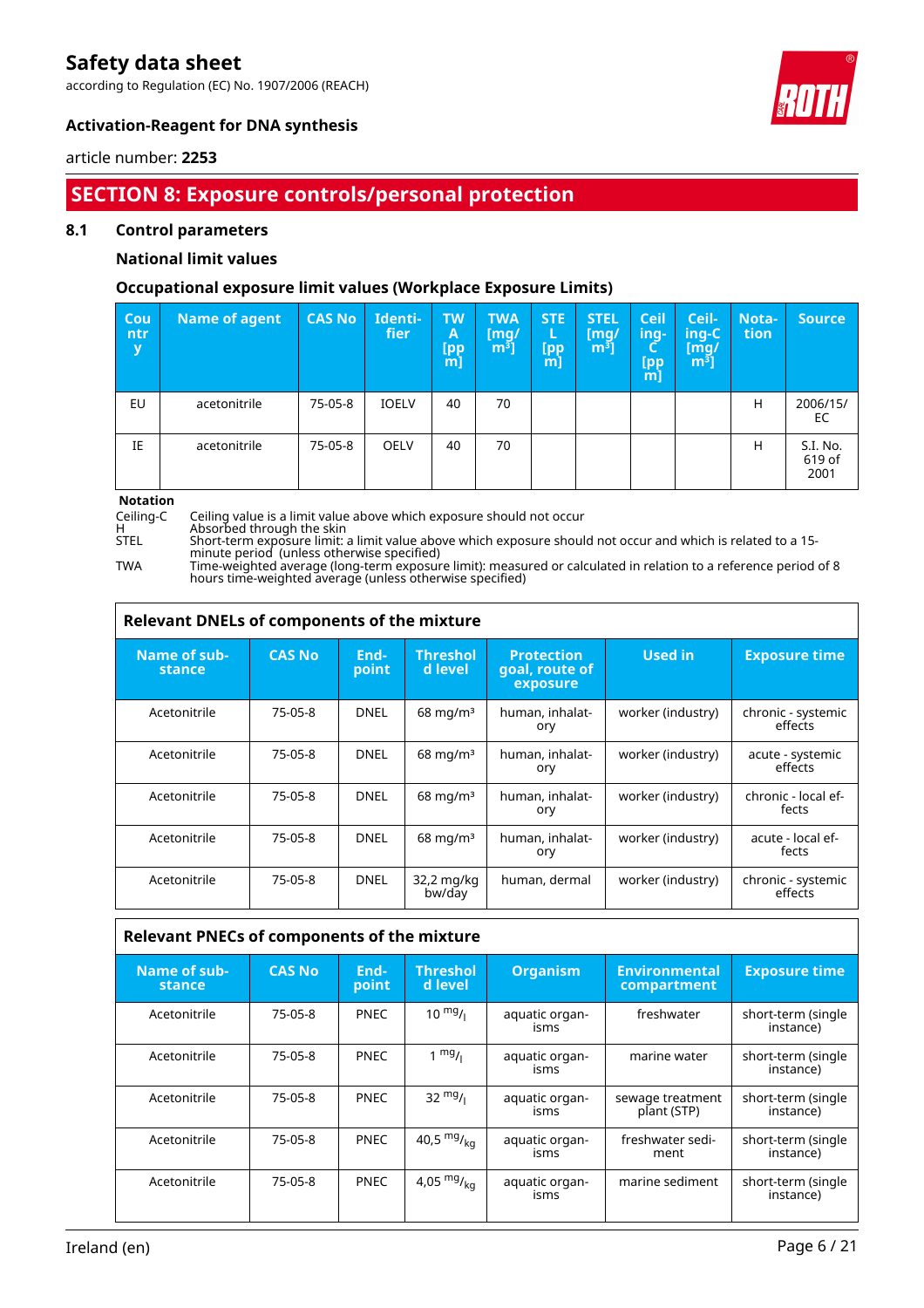according to Regulation (EC) No. 1907/2006 (REACH)



### **Activation-Reagent for DNA synthesis**

article number: **2253**

| Relevant PNECs of components of the mixture |               |               |                            |                            |                                      |                                 |  |  |
|---------------------------------------------|---------------|---------------|----------------------------|----------------------------|--------------------------------------|---------------------------------|--|--|
| Name of sub-<br>stance                      | <b>CAS No</b> | End-<br>point | <b>Threshol</b><br>d level | <b>Organism</b>            | 'Environmental<br><b>compartment</b> | <b>Exposure time</b>            |  |  |
| Acetonitrile                                | 75-05-8       | <b>PNEC</b>   | 2,23 $mg/kq$               | terrestrial organ-<br>isms | soil                                 | short-term (single<br>instance) |  |  |

#### **8.2 Exposure controls**

#### **Individual protection measures (personal protective equipment)**

### **Eye/face protection**



Use safety goggle with side protection.

#### **Skin protection**



#### **• hand protection**

Wear suitable gloves. Chemical protection gloves are suitable, which are tested according to EN 374. For special purposes, it is recommended to check the resistance to chemicals of the protective gloves mentioned above together with the supplier of these gloves. The times are approximate values from measurements at 22 ° C and permanent contact. Increased temperatures due to heated substances, body heat etc. and a reduction of the effective layer thickness by stretching can lead to a considerable reduction of the breakthrough time. If in doubt, contact manufacturer. At an approx. 1.5 times larger / smaller layer thickness, the respective breakthrough time is doubled / halved. The data apply only to the pure substance. When transferred to substance mixtures, they may only be considered as a guide.

#### **• type of material**

Butyl caoutchouc (butyl rubber)

#### **• material thickness**

0,5 mm

#### **• breakthrough times of the glove material**

>480 minutes (permeation: level 6)

#### **• other protection measures**

Take recovery periods for skin regeneration. Preventive skin protection (barrier creams/ointments) is recommended.

Flame-retardant protective clothing.

#### **Respiratory protection**



Respiratory protection necessary at: Aerosol or mist formation. Type: A (against organic gases and vapours with a boiling point of > 65 °C , colour code: Brown).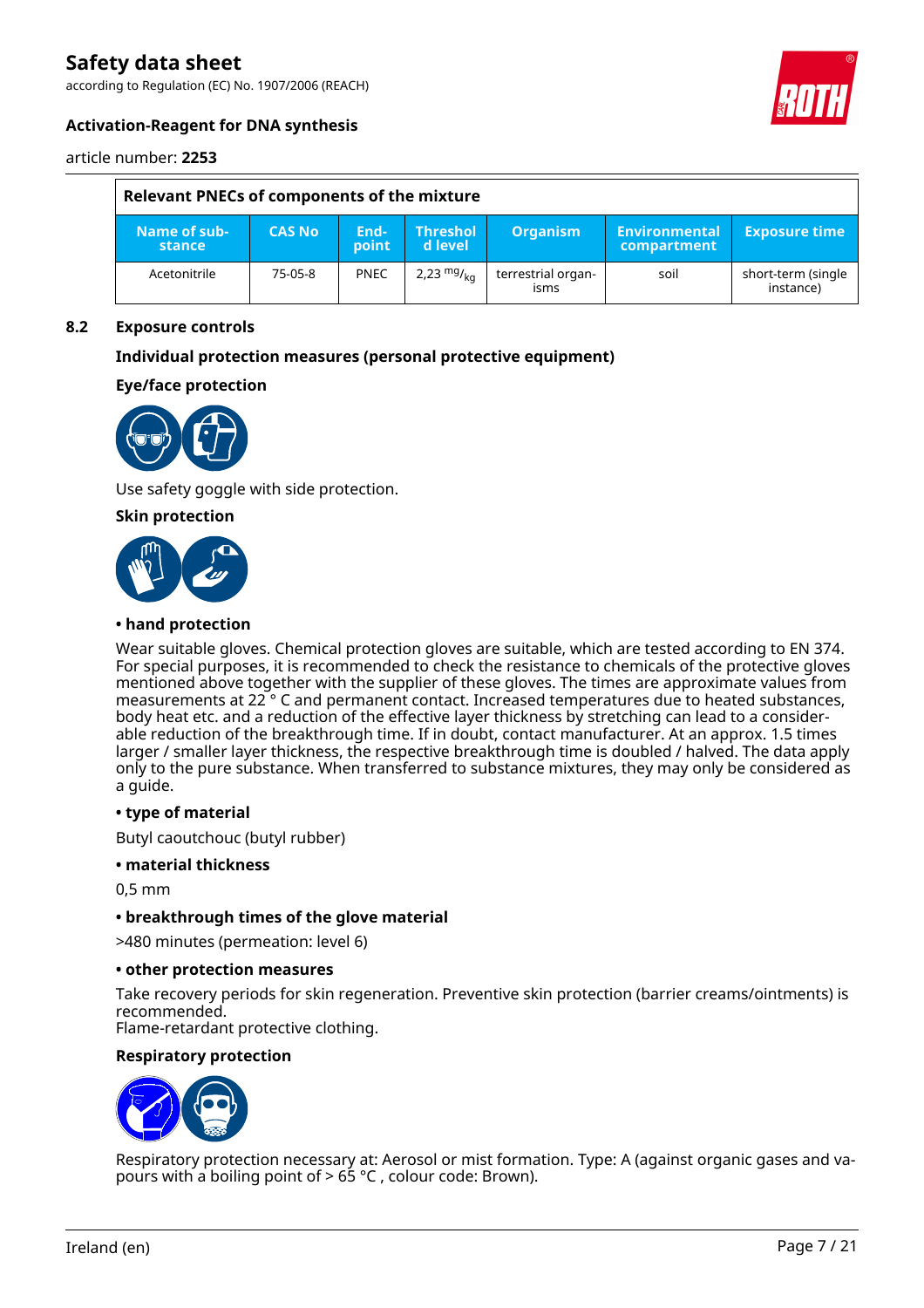according to Regulation (EC) No. 1907/2006 (REACH)



### **Activation-Reagent for DNA synthesis**

article number: **2253**

#### **Environmental exposure controls**

Keep away from drains, surface and ground water.

# **SECTION 9: Physical and chemical properties 9.1 Information on basic physical and chemical properties**

| Physical state                                              | liquid                                                                                     |
|-------------------------------------------------------------|--------------------------------------------------------------------------------------------|
| Colour                                                      | colourless                                                                                 |
| Odour                                                       | characteristic                                                                             |
| Melting point/freezing point                                | -45,7 °C at 1.013 hPa                                                                      |
| Boiling point or initial boiling point and boiling<br>range | 81 °C                                                                                      |
| Flammability                                                | flammable liquid in accordance with GHS criteria                                           |
| Lower and upper explosion limit                             | 50 g/m <sup>3</sup> (LEL) - 274 g/m <sup>3</sup> (UEL) /<br>4,4 vol% (LEL) - 16 vol% (UEL) |
| Flash point                                                 | $5^{\circ}$ C                                                                              |
| Auto-ignition temperature                                   | 524 °C (auto-ignition temperature (liquids and<br>gases))                                  |
| Decomposition temperature                                   | not relevant                                                                               |
| pH (value)                                                  | $9 - 10(20 °C)$                                                                            |
| Kinematic viscosity                                         | not determined                                                                             |
| Solubility(ies)                                             |                                                                                            |
| Water solubility                                            | miscible in any proportion                                                                 |
| Partition coefficient                                       |                                                                                            |
| Partition coefficient n-octanol/water (log value):          | $-0,34$                                                                                    |
|                                                             |                                                                                            |
| Vapour pressure                                             | 94,51 hPa at 20 °C                                                                         |
| Density and/or relative density                             |                                                                                            |
| Density                                                     | $0.78\frac{9}{cm^3}$                                                                       |
| Relative vapour density                                     | information on this property is not available                                              |
|                                                             |                                                                                            |
| Particle characteristics                                    | not relevant (liquid)                                                                      |
| Other safety parameters                                     |                                                                                            |
| Oxidising properties                                        | none                                                                                       |
| <b>Other information</b>                                    |                                                                                            |
| Information with regard to physical hazard<br>classes:      | There is no additional information.                                                        |

**9.2**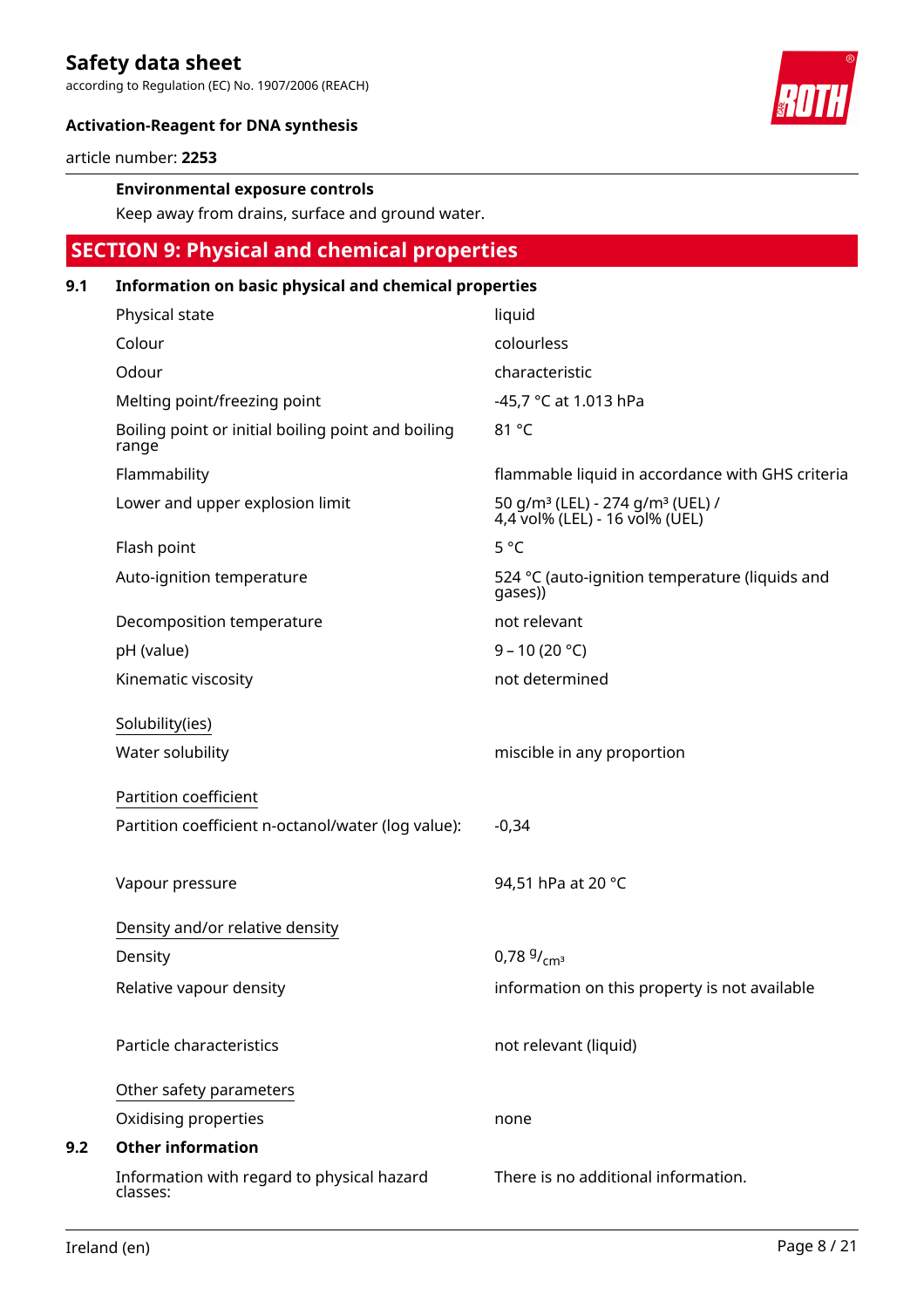according to Regulation (EC) No. 1907/2006 (REACH)

#### **Activation-Reagent for DNA synthesis**

article number: **2253**

Other safety characteristics:

Temperature class (EU, acc. to ATEX) T1

Miscibility completely miscible with water

Maximum permissible surface temperature on the equipment: 450°C

# **SECTION 10: Stability and reactivity**

#### **10.1 Reactivity**

The mixture contains reactive substance(s). Risk of ignition. Vapours may form explosive mixtures with air.

#### **If heated**

Risk of ignition.

#### **10.2 Chemical stability**

The material is stable under normal ambient and anticipated storage and handling conditions of temperature and pressure.

#### **10.3 Possibility of hazardous reactions**

**Violent reaction with:** strong oxidiser, Peroxides, Strong acid

#### **10.4 Conditions to avoid**

Keep away from heat, hot surfaces, sparks, open flames and other ignition sources. No smoking.

### **10.5 Incompatible materials**

Rubber articles

**10.6 Hazardous decomposition products**

Hazardous combustion products: see section 5.

# **SECTION 11: Toxicological information**

#### **11.1 Information on hazard classes as defined in Regulation (EC) No 1272/2008**

Test data are not available for the complete mixture.

#### **Classification procedure**

The method for classification of the mixture is based on ingredients of the mixture (additivity formula).

#### **Classification according to GHS (1272/2008/EC, CLP)**

#### **Acute toxicity**

Harmful if swallowed. Harmful in contact with skin. Harmful if inhaled.

| Acute toxicity estimate (ATE) of components of the mixture |               |                       |                  |  |  |  |  |
|------------------------------------------------------------|---------------|-----------------------|------------------|--|--|--|--|
| Name of substance                                          | <b>CAS No</b> | <b>Exposure route</b> | <b>ATE</b>       |  |  |  |  |
| Acetonitrile                                               | 75-05-8       | oral                  | 469 $mg/mg$      |  |  |  |  |
| Acetonitrile                                               | 75-05-8       | dermal                | 1.100 $mg/_{ka}$ |  |  |  |  |
| Acetonitrile                                               | 75-05-8       | inhalation: vapour    | 11 $mg/1/4h$     |  |  |  |  |

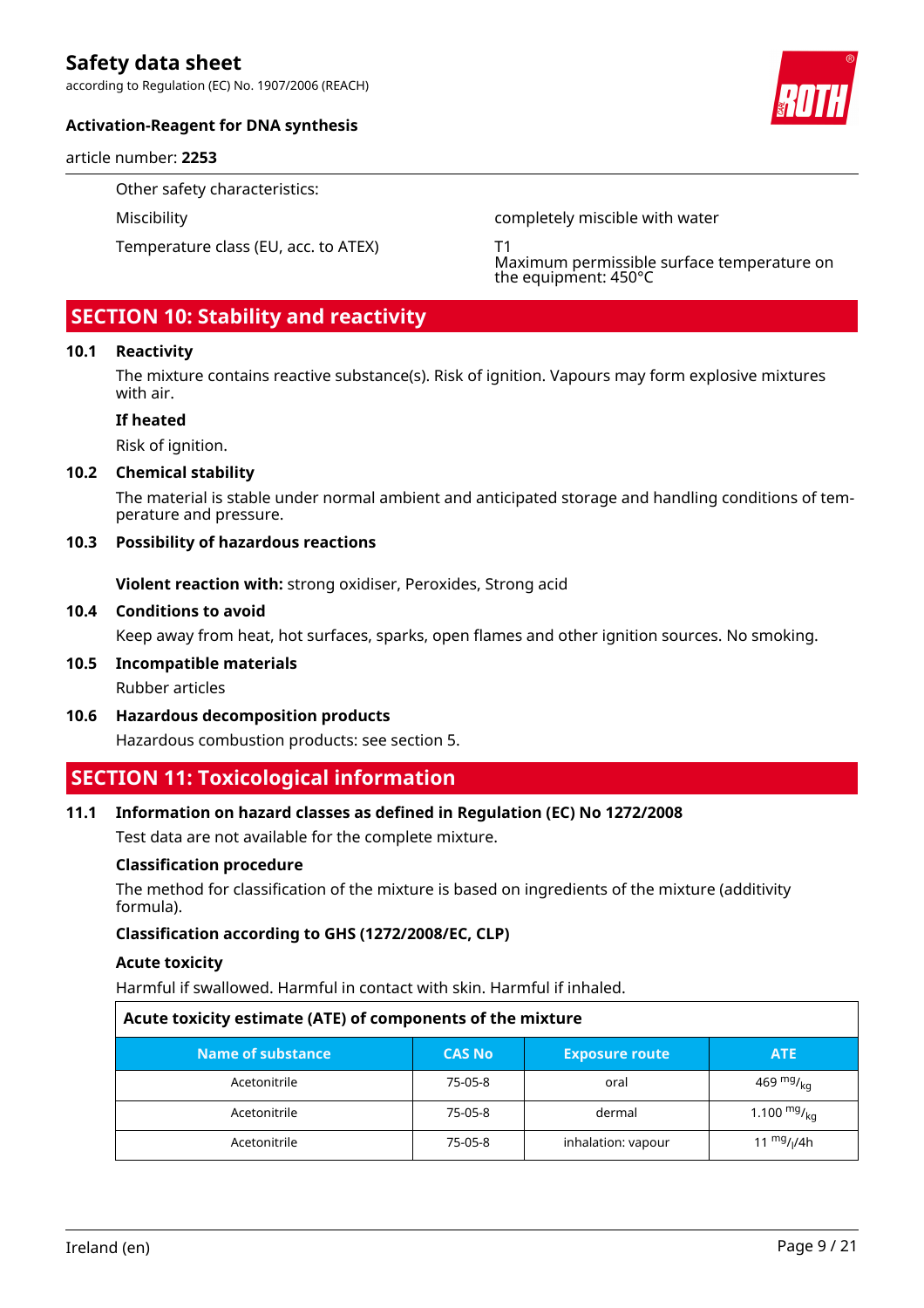according to Regulation (EC) No. 1907/2006 (REACH)



### **Activation-Reagent for DNA synthesis**

#### article number: **2253**

| Acute toxicity of components of the mixture |               |                          |                 |                        |                |  |
|---------------------------------------------|---------------|--------------------------|-----------------|------------------------|----------------|--|
| Name of substance                           | <b>CAS No</b> | <b>Exposure</b><br>route | <b>Endpoint</b> | <b>Value</b>           | <b>Species</b> |  |
| Acetonitrile                                | 75-05-8       | oral                     | LD50            | 469 mg/ $_{\rm kn}$    | mouse          |  |
| Acetonitrile                                | 75-05-8       | dermal                   | LD50            | $>2.000 \frac{mg}{ka}$ | rabbit         |  |

#### **Skin corrosion/irritation**

Shall not be classified as corrosive/irritant to skin.

#### **Serious eye damage/eye irritation**

Causes serious eye irritation.

#### **Respiratory or skin sensitisation**

Shall not be classified as a respiratory or skin sensitiser.

#### **Germ cell mutagenicity**

Shall not be classified as germ cell mutagenic.

#### **Carcinogenicity**

Shall not be classified as carcinogenic.

#### **Reproductive toxicity**

Shall not be classified as a reproductive toxicant.

#### **Specific target organ toxicity - single exposure**

Shall not be classified as a specific target organ toxicant (single exposure).

### **Specific target organ toxicity - repeated exposure**

Shall not be classified as a specific target organ toxicant (repeated exposure).

#### **Aspiration hazard**

Shall not be classified as presenting an aspiration hazard.

#### **Symptoms related to the physical, chemical and toxicological characteristics**

#### **• If swallowed**

vomiting, nausea, dizziness

#### **• If in eyes**

Causes serious eye irritation

#### **• If inhaled**

cough, pain, choking, and breathing difficulties

#### **• If on skin**

Prolonged or repeated contact with skin or mucous membrane result in irritation symptoms such as redness, blistering, dermatitis, etc

#### **• Other information**

none

#### **11.2 Endocrine disrupting properties**

None of the ingredients are listed.

### **11.3 Information on other hazards**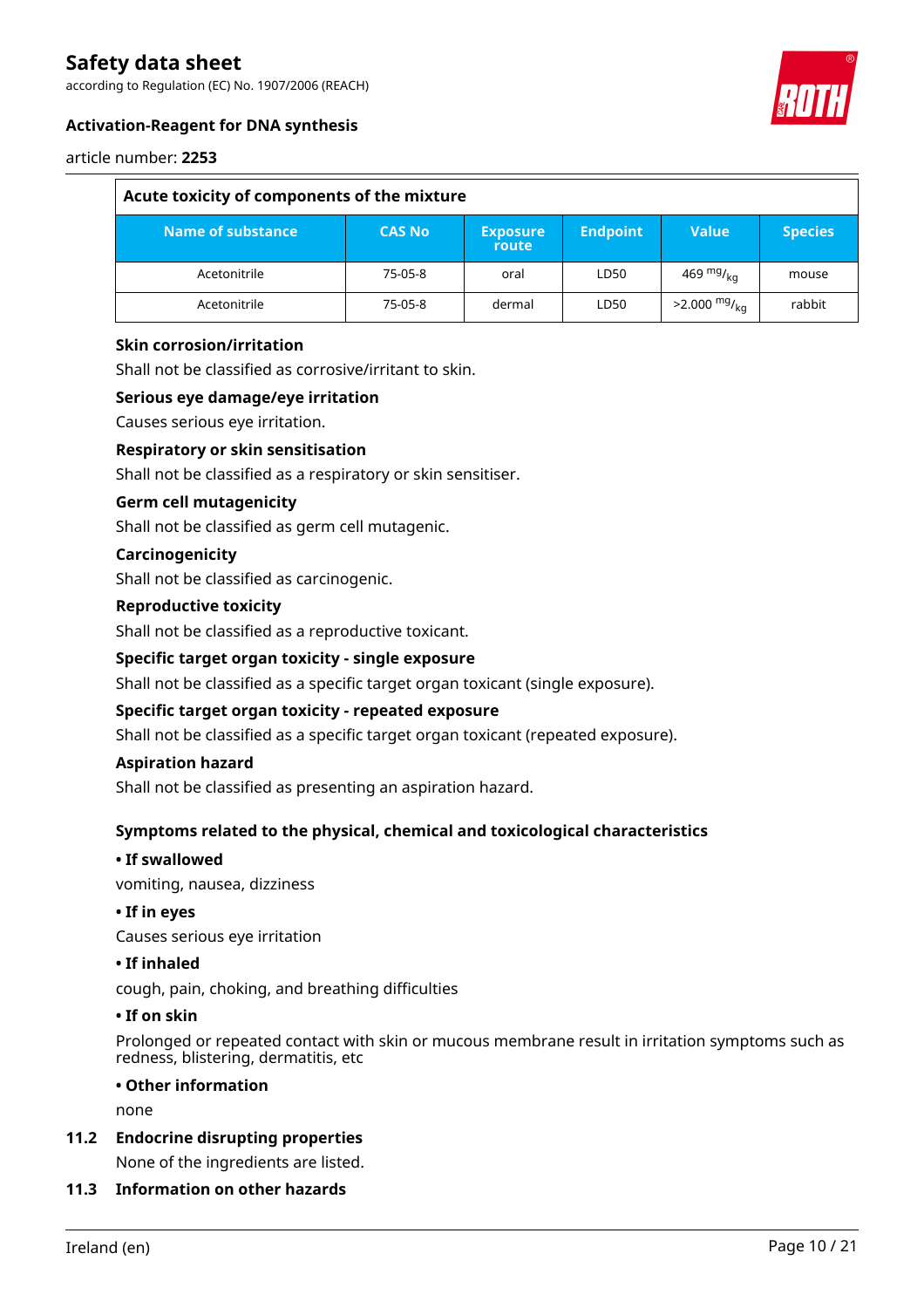according to Regulation (EC) No. 1907/2006 (REACH)



### **Activation-Reagent for DNA synthesis**

article number: **2253**

There is no additional information.

# **SECTION 12: Ecological information**

## **12.1 Toxicity**

Shall not be classified as hazardous to the aquatic environment.

| Aquatic toxicity (acute) of components of the mixture |               |                 |              |                |                         |  |
|-------------------------------------------------------|---------------|-----------------|--------------|----------------|-------------------------|--|
| Name of sub-<br>stance                                | <b>CAS No</b> | <b>Endpoint</b> | <b>Value</b> | <b>Species</b> | <b>Exposure</b><br>time |  |
| Acetonitrile                                          | 75-05-8       | <b>LC50</b>     | $1.640$ mg/  | fish           | 96 h                    |  |
| Acetonitrile                                          | 75-05-8       | ErC50           | 9.696 $mg/1$ | algae          | 72 h                    |  |

| Aquatic toxicity (chronic) of components of the mixture |               |                 |              |                |                         |  |
|---------------------------------------------------------|---------------|-----------------|--------------|----------------|-------------------------|--|
| Name of sub-<br>stance                                  | <b>CAS No</b> | <b>Endpoint</b> | <b>Value</b> | <b>Species</b> | <b>Exposure</b><br>time |  |
| Acetonitrile                                            | 75-05-8       | EC50            | $>1.000$ mg/ | microorganisms | $30 \text{ min}$        |  |

### **Biodegradation**

Data are not available.

### **12.2 Process of degradability**

| Degradability of components of the mixture |               |                              |                       |                 |               |        |
|--------------------------------------------|---------------|------------------------------|-----------------------|-----------------|---------------|--------|
| Name of<br>substance                       | <b>CAS No</b> | <b>Process</b>               | Degrada-<br>tion rate | <b>Time</b>     | <b>Method</b> | Source |
| Acetonitrile                               | 75-05-8       | biotic/abiotic               | 98%                   | 28 d            |               |        |
| Acetonitrile                               | 75-05-8       | carbon dioxide<br>generation | 70 %                  | 21 <sub>d</sub> |               | ECHA   |

#### **12.3 Bioaccumulative potential**

Does not significantly accumulate in organisms.

| Bioaccumulative potential of components of the mixture |               |            |                             |                 |  |  |
|--------------------------------------------------------|---------------|------------|-----------------------------|-----------------|--|--|
| Name of substance                                      | <b>CAS No</b> | <b>BCF</b> | <b>Log KOW</b>              | <b>BOD5/COD</b> |  |  |
| Acetonitrile                                           | 75-05-8       |            | -0,34 (pH value: ~7, 25 °C) |                 |  |  |

### **12.4 Mobility in soil**

Data are not available.

### **12.5 Results of PBT and vPvB assessment**

Data are not available.

**12.6 Endocrine disrupting properties** None of the ingredients are listed.

#### **12.7 Other adverse effects**

Data are not available.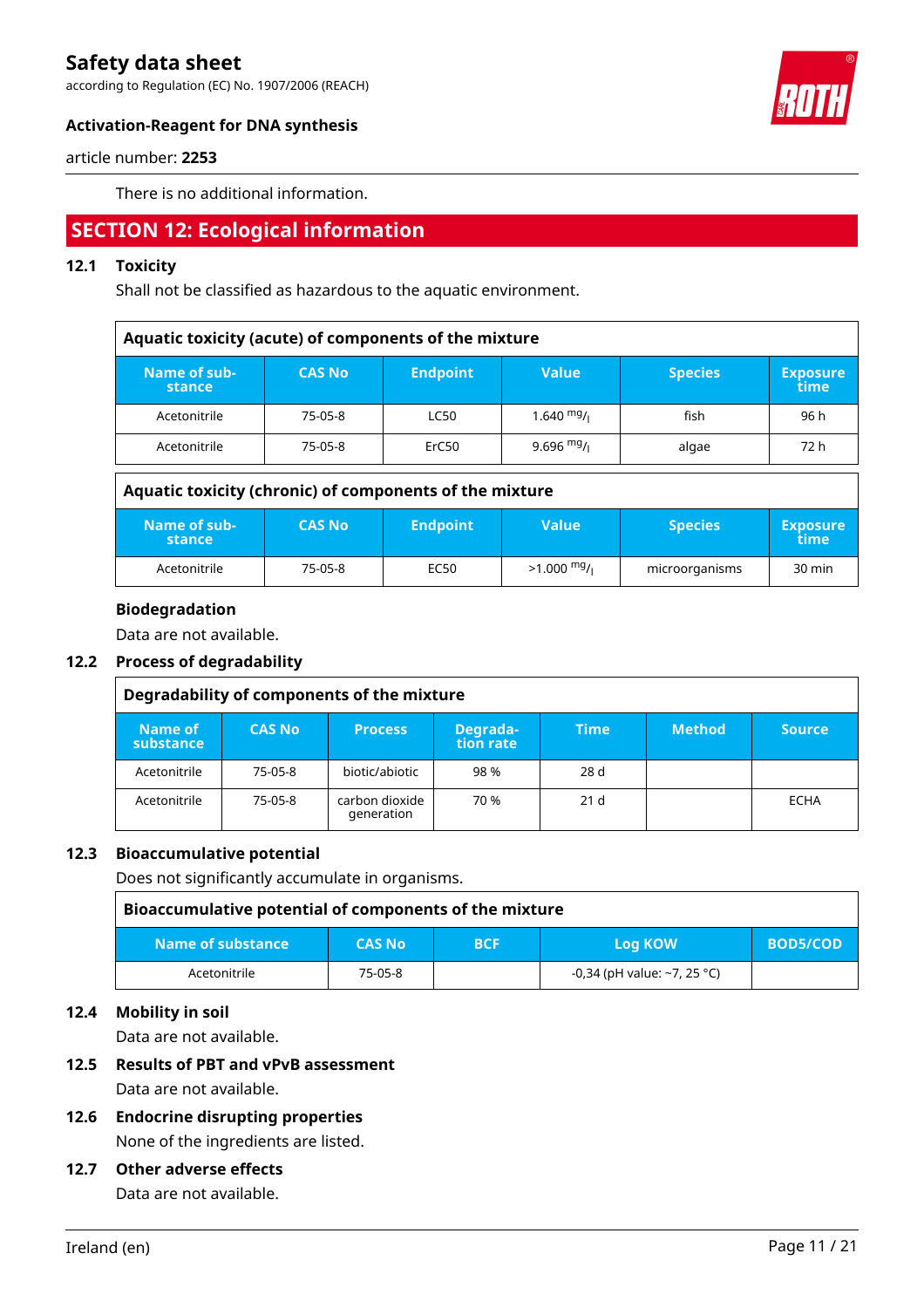according to Regulation (EC) No. 1907/2006 (REACH)



#### **Activation-Reagent for DNA synthesis**

article number: **2253**

# **SECTION 13: Disposal considerations**

#### **13.1 Waste treatment methods**



This material and its container must be disposed of as hazardous waste. Dispose of contents/container in accordance with local/regional/national/international regulations.

#### **Sewage disposal-relevant information**

Do not empty into drains.

#### **Waste treatment of containers/packagings**

It is a dangerous waste; only packagings which are approved (e.g. acc. to ADR) may be used.

#### **13.2 Relevant provisions relating to waste**

The allocation of waste identity numbers/waste descriptions must be carried out according to the EEC, specific to the industry and process. Waste catalogue ordinance (Germany).

#### **13.3 Remarks**

Waste shall be separated into the categories that can be handled separately by the local or national waste management facilities. Please consider the relevant national or regional provisions.

# **SECTION 14: Transport information**

| 14.1 | UN number or ID number            |                                                                            |
|------|-----------------------------------|----------------------------------------------------------------------------|
|      | <b>ADRRID</b>                     | <b>UN 1648</b>                                                             |
|      | IMDG-Code                         | <b>UN 1648</b>                                                             |
|      | ICAO-TI                           | <b>UN 1648</b>                                                             |
| 14.2 | UN proper shipping name           |                                                                            |
|      | ADRRID                            | <b>ACETONITRILE</b>                                                        |
|      | IMDG-Code                         | <b>ACETONITRILE</b>                                                        |
|      | ICAO-TI                           | Acetonitrile                                                               |
| 14.3 | <b>Transport hazard class(es)</b> |                                                                            |
|      | ADRRID                            | 3                                                                          |
|      | IMDG-Code                         | 3                                                                          |
|      | <b>ICAO-TI</b>                    | 3                                                                          |
| 14.4 | <b>Packing group</b>              |                                                                            |
|      | ADRRID                            | $\mathbf{I}$                                                               |
|      | IMDG-Code                         | $_{\rm II}$                                                                |
|      | ICAO-TI                           | $\mathbf{I}$                                                               |
| 14.5 | <b>Environmental hazards</b>      | non-environmentally hazardous acc. to the dan-<br>gerous goods regulations |

#### **14.6 Special precautions for user**

Provisions for dangerous goods (ADR) should be complied within the premises.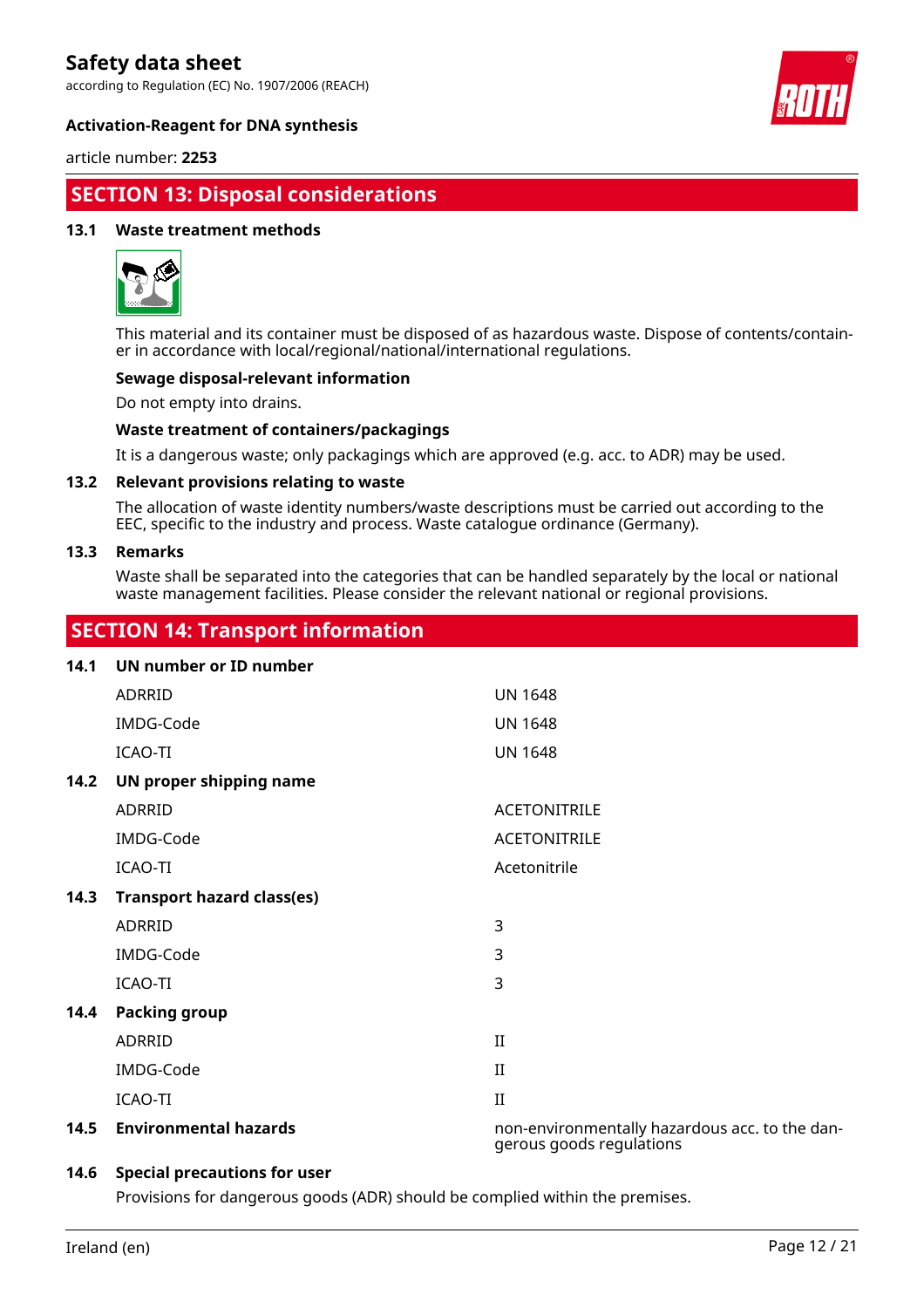according to Regulation (EC) No. 1907/2006 (REACH)

![](_page_12_Picture_2.jpeg)

#### **Activation-Reagent for DNA synthesis**

article number: **2253**

# **14.7 Maritime transport in bulk according to IMO instruments** The cargo is not intended to be carried in bulk.

# **14.8 Information for each of the UN Model Regulations**

| Transport of dangerous goods by road, rail and inland waterway (ADR/RID/ADN) - Additional                   |
|-------------------------------------------------------------------------------------------------------------|
| <b>ACETONITRILE</b>                                                                                         |
| UN1648, ACETONITRILE, 3, II, (D/E)                                                                          |
| F <sub>1</sub>                                                                                              |
| 3                                                                                                           |
|                                                                                                             |
| E2                                                                                                          |
| 1 <sub>L</sub>                                                                                              |
| $\overline{2}$                                                                                              |
| D/E                                                                                                         |
| 33                                                                                                          |
| Regulations concerning the International Carriage of Dangerous Goods by Rail (RID)Additional<br>information |
| F1                                                                                                          |
| 3                                                                                                           |
|                                                                                                             |
| E <sub>2</sub>                                                                                              |
| 1 <sub>L</sub>                                                                                              |
| 2                                                                                                           |
| 33                                                                                                          |
| International Maritime Dangerous Goods Code (IMDG) - Additional information                                 |
| <b>ACETONITRILE</b>                                                                                         |
| UN1648, ACETONITRILE, 3, II, 5°C c.c.                                                                       |
| ۰                                                                                                           |
| 3                                                                                                           |
|                                                                                                             |
| E <sub>2</sub>                                                                                              |
| 1 <sub>L</sub>                                                                                              |
| $F-E$ , S-D                                                                                                 |
| B                                                                                                           |
|                                                                                                             |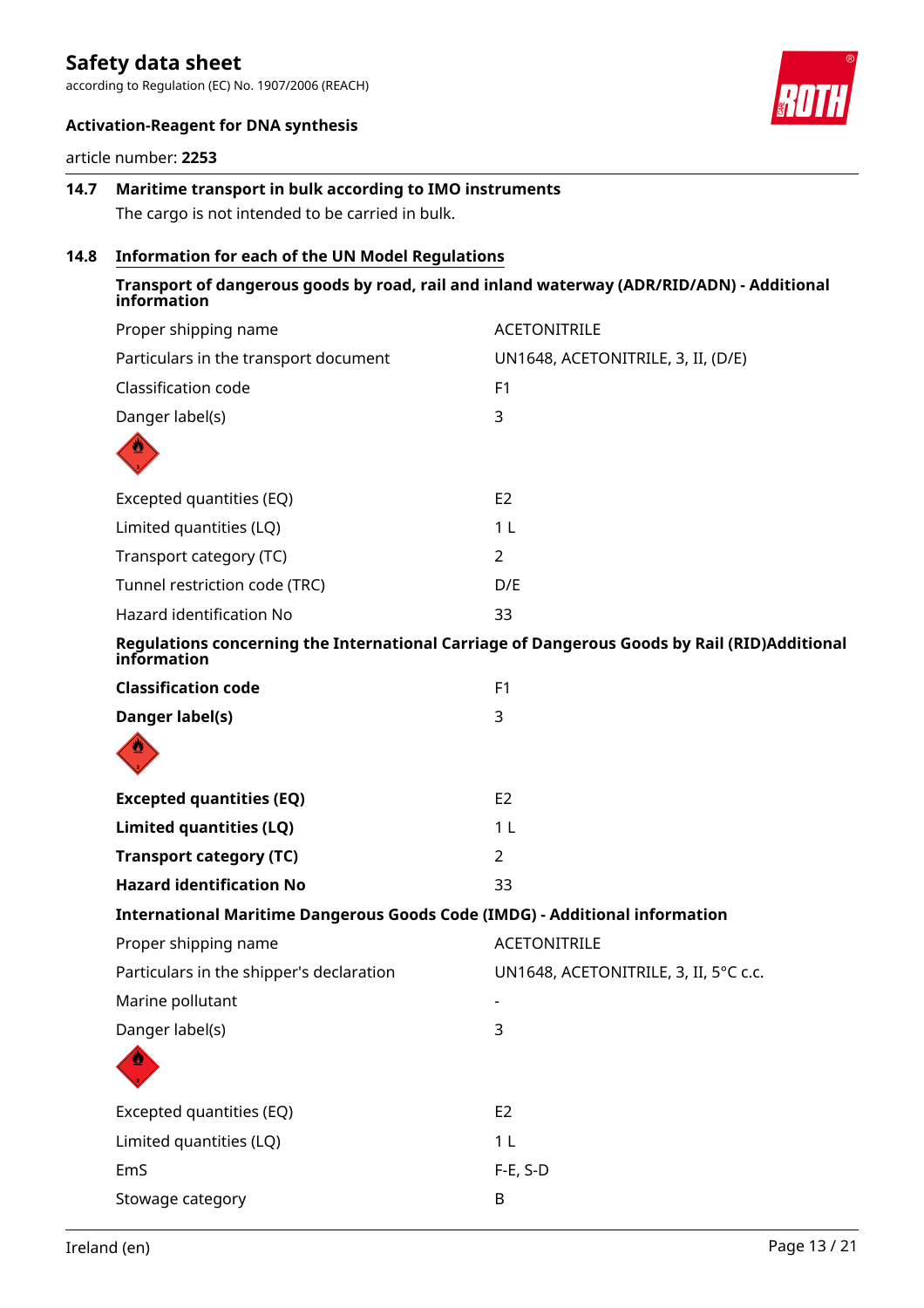according to Regulation (EC) No. 1907/2006 (REACH)

#### **Activation-Reagent for DNA synthesis**

article number: **2253**

![](_page_13_Picture_4.jpeg)

| International Civil Aviation Organization (ICAO-IATA/DGR) - Additional information |                             |  |  |  |
|------------------------------------------------------------------------------------|-----------------------------|--|--|--|
| Proper shipping name                                                               | Acetonitrile                |  |  |  |
| Particulars in the shipper's declaration                                           | UN1648, Acetonitrile, 3, II |  |  |  |
| Danger label(s)                                                                    | 3                           |  |  |  |
|                                                                                    |                             |  |  |  |
| Excepted quantities (EQ)                                                           | E <sub>2</sub>              |  |  |  |
| Limited quantities (LQ)                                                            | 1 I                         |  |  |  |

# **SECTION 15: Regulatory information**

## **15.1 Safety, health and environmental regulations/legislation specific for the substance or mixture**

#### **Relevant provisions of the European Union (EU)**

#### **Restrictions according to REACH, Annex XVII**

| Dangerous substances with restrictions (REACH, Annex XVII) |                                                                                                          |               |                    |     |  |  |
|------------------------------------------------------------|----------------------------------------------------------------------------------------------------------|---------------|--------------------|-----|--|--|
| Name of substance                                          | Name acc. to inventory                                                                                   | <b>CAS No</b> | <b>Restriction</b> | No. |  |  |
| Activation-Reagent                                         | this product meets the criteria for<br>classification in accordance with Reg-<br>ulation No 1272/2008/EC |               | R <sub>3</sub>     |     |  |  |
| Acetonitrile                                               | flammable / pyrophoric                                                                                   |               | R40                | 40  |  |  |
| Acetonitrile                                               | substances in tattoo inks and perman-<br>ent make-up                                                     |               | R75                | 75  |  |  |

#### **Legend**

R3 1. Shall not be used in:

- ornamental articles intended to produce light or colour effects by means of different phases, for example in ornamental lamps and ashtrays,

- tricks and jokes,

- games for one or more participants, or any article intended to be used as such, even with ornamental aspects,

2. Articles not complying with paragraph 1 shall not be placed on the market.

3. Shall not be placed on the market if they contain a colouring agent, unless required for fiscal reasons, or perfume, or both, if they:

— can be used as fuel in decorative oil lamps for supply to the general public, and

— present an aspiration hazard and are labelled with H304.

4. Decorative oil lamps for supply to the general public shall not be placed on the market unless they conform to the European Standard on Decorative oil lamps (EN 14059) adopted by the European Committee for Standardisation

(CEN). 5. Without prejudice to the implementation of other Union provisions relating to the classification, labelling and packaging of substances and mixtures, suppliers shall ensure, before the placing on the market, that the following requirements are met:

(a) lamp oils, labelled with H304, intended for supply to the general public are visibly, legibly and indelibly marked as follows: "Keep lamps filled with this liquid out of the reach of children"; and, by 1 December 2010, "Just a sip of lamp oil – or even sucking the wick of lamps – may lead to life-threatening lung damage";

(b) grill lighter fluids, labelled with H304, intended for supply to the general public are legibly and indelibly marked by 1 December 2010 as follows: 'Just a sip of grill lighter fluid may lead to life threatening lung damage'; (c) lamps oils and grill lighters, labelled with H304, intended for supply to the general public are packaged in black opaque containers not exceeding 1 litre by 1 December 2010.';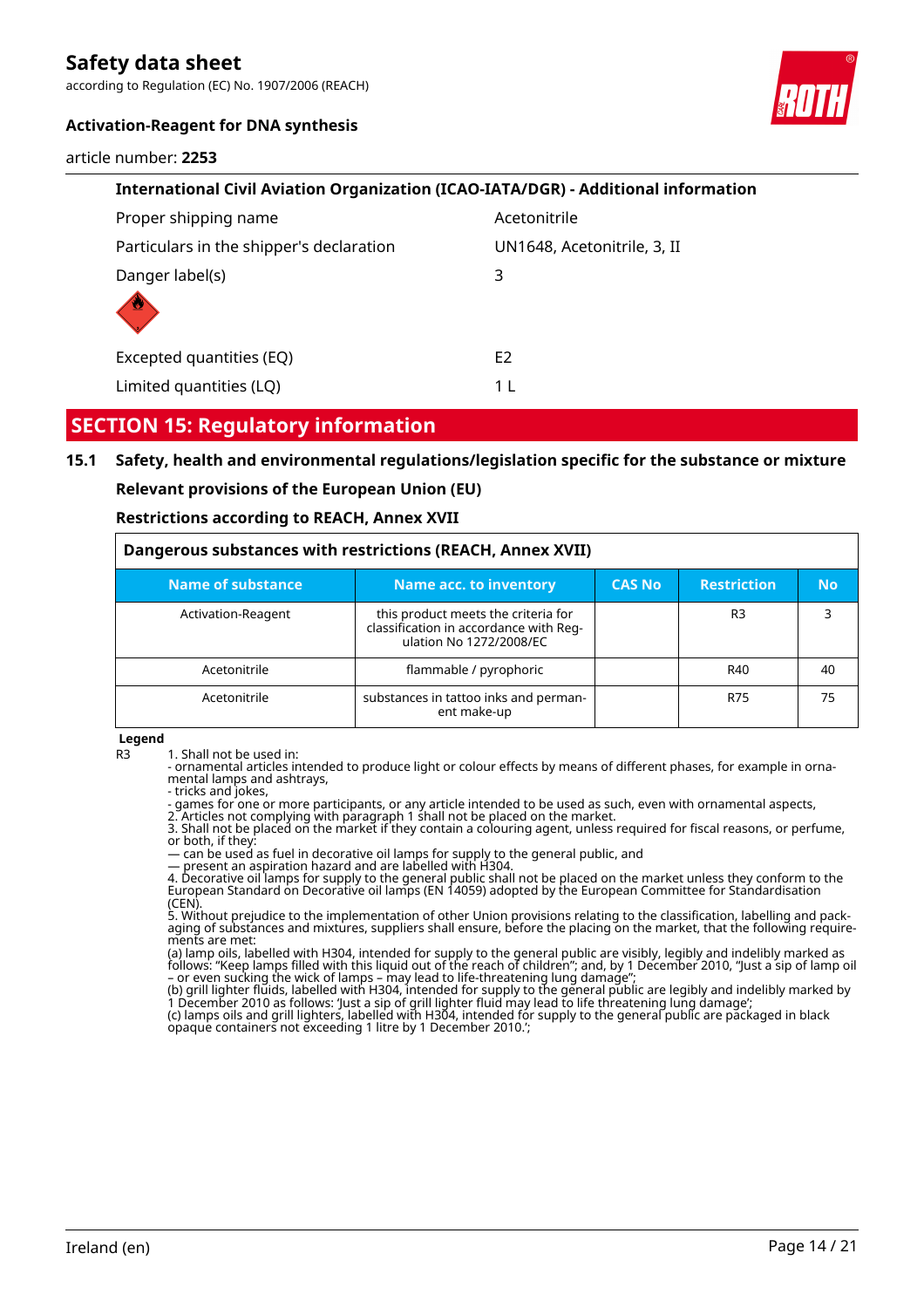according to Regulation (EC) No. 1907/2006 (REACH)

![](_page_14_Picture_2.jpeg)

![](_page_14_Picture_3.jpeg)

# article number: **2253**

# **Legend**<br>R40

- 1. Shall not be used, as substance or as mixtures in aerosol dispensers where these aerosol dispensers are intended for supply to the general public for entertainment and decorative purposes such as the following:
- metallic glitter intended mainly for decoration,
- artificial snow and frost,
- 'whoopee' cushions, - silly string aerosols,
- imitation excrement,
- horns for parties,
- decorative flakes and foams,
- artificial cobwebs,
- stink bombs.

2. Without prejudice to the application of other Community provisions on the classification, packaging and labelling of substances, suppliers shall ensure before the placing on the market that the packaging of aerosol dispensers referred to above is marked visibly, legibly and indelibly with:

'For professional users only'.

3. By way of derogation, paragraphs 1 and 2 shall not apply to the aerosol dispensers referred to Article 8 (1a) of Council Directive 75/324/EEC (2).

4. The aerosol dispensers referred to in paragraphs 1 and 2 shall not be placed on the market unless they conform to the requirements indicated.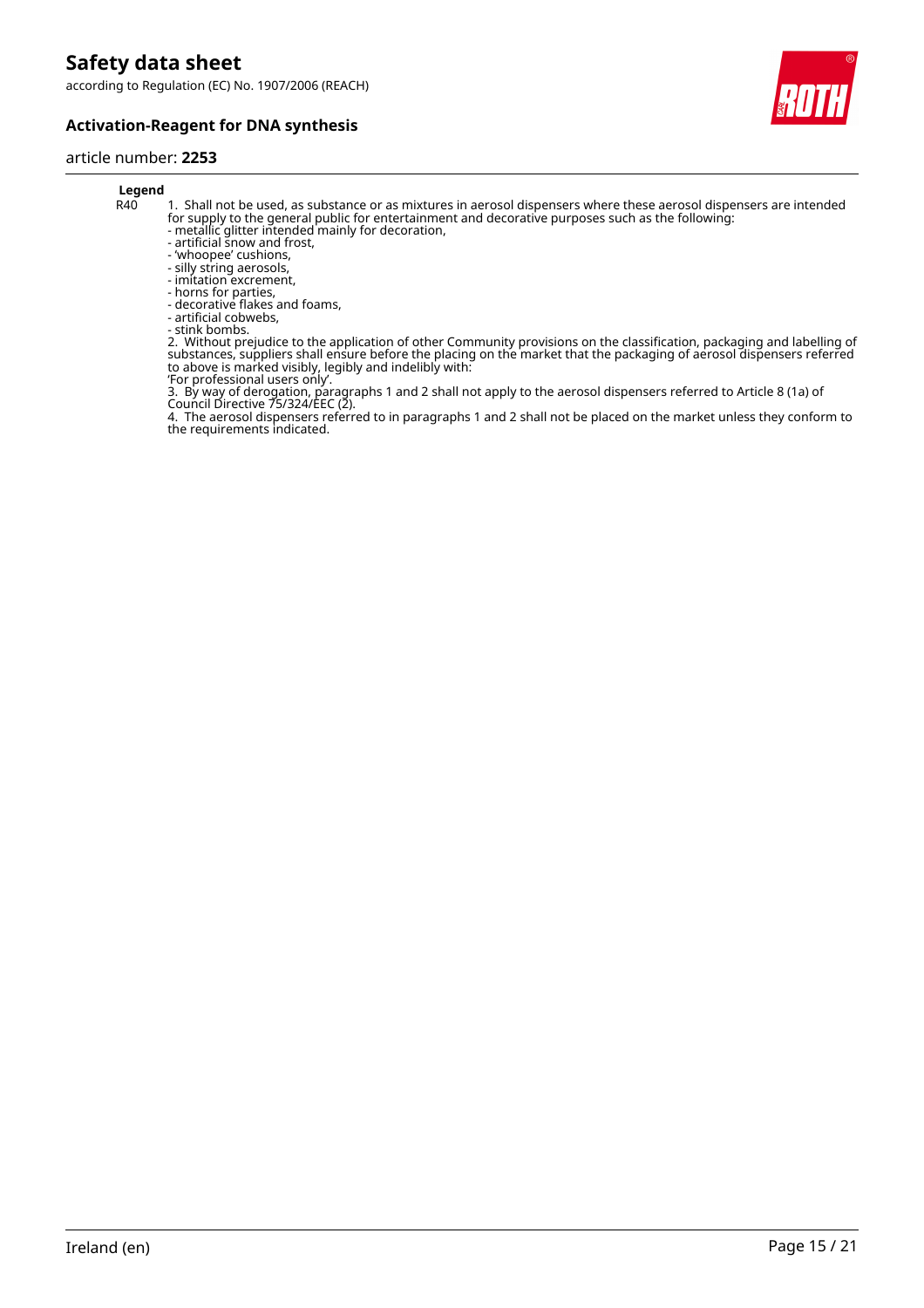according to Regulation (EC) No. 1907/2006 (REACH)

### **Activation-Reagent for DNA synthesis**

![](_page_15_Picture_3.jpeg)

#### article number: **2253**

![](_page_15_Picture_5.jpeg)

R75 1. Shall not be placed on the market in mixtures for use for tattooing purposes, and mixtures containing any such substances shall not be used for tattooing purposes, after 4 January 2022 if the substance or substances in question is or are present in the following circumstances:

(a) in the case of a substance classified in Part 3 of Annex VI to Regulation (EC) No 1272/2008 as carcinogen category 1A, 1B or 2, or germ cell mutagen category 1A, 1B or 2, the substance is present in the mixture in a concentration equal to or greater than 0,00005 % by weight;

(b) in the case of a substance classified in Part 3 of Annex VI to Regulation (EC) No 1272/2008 as reproductive toxicant category 1A, 1B or 2, the substance is present in the mixture in a concentration equal to or greater than 0,001 % by weight;

(c) in the case of a substance classified in Part 3 of Annex VI to Regulation (EC) No 1272/2008 as skin sensitiser category 1, 1A or 1B, the substance is present in the mixture in a concentration equal to or greater than 0,001 % by weight;

(d) in the case of a substance classified in Part 3 of Annex VI to Regulation (EC) No 1272/2008 as skin corrosive category 1, 1A, 1B or 1C or skin irritant category 2, or as serious eye damage category 1 or eye irritant category 2, the substance is present in the mixture in a concentration equal to or greater than: (i) 0,1 % by weight, if the substance is used solely as a pH regulator;

(ii) 0,01 % by weight, in all other cases;

(e) in the case of a substance listed in Annex II to Regulation (EC) No 1223/2009 (\*1), the substance is present in the mixture in a concentration equal to or greater than 0,00005 % by weight;

(f) in the case of a substance for which a condition of one or more of the following kinds is specified in column g (Product type, Body parts) of the table in Annex IV to Regulation (EC) No 1223/2009, the substance is present in the mixture in a concentration equal to or greater than 0,00005 % by weight: (i) "Rinse-off products";

(ii) "Not to be used in products applied on mucous membranes";

(iii) "Not to be used in eye products";

(g) in the case of a substance for which a condition is specified in column h (Maximum concentration in ready for use preparation) or column i (Other) of the table in Annex IV to Regulation (EC) No 1223/2009, the substance is present in the mixture in a concentration, or in some other way, that does not accord with the condition specified in that column; (h) in the case of a substance listed in Appendix 13 to this Annex, the substance is present in the mixture in a concentration equal to or greater than the concentration limit specified for that substance in that Appendix. 2. For the purposes of this entry use of a mixture "for tattooing purposes" means injection or introduction of the mixture into a person's skin, mucous membrane or eyeball, by any process or procedure (including procedures com-

monly referred to as permanent make-up, cosmetic tattooing, micro-blading and micro-pigmentation), with the aim of making a mark or design on his or her body.

3. If a substance not listed in Appendix 13 falls within more than one of points (a) to (g) of paragraph 1, the strictest concentration limit laid down in the points in question shall apply to that substance. If a substance listed in Appendix 13 also falls within one or more of points (a) to (g) of paragraph 1, the concentration limit laid down in point (h) of paragraph 1 shall apply to that substance.

4. By way of derogation, paragraph 1 shall not apply to the following substances until 4 January 2023:

(a) Pigment Blue 15:3 (CI 74160, EC No 205-685-1, CAS No 147-14-8);

(b) Pigment Green 7 (CI 74260, EC No 215-524-7, CAS No 1328-53-6).

5. If Part 3 of Annex VI to Regulation (EC) No 1272/2008 is amended after 4 January 2021 to classify or re-classify a substance such that the substance then becomes caught by point (a), (b), (c) or (d) of paragraph 1 of this entry, or such that it then falls within a different one of those points from the one within which it fell previously, and the date of application of that new or revised classification is after the date referred to in paragraph 1 or, as the case may be, paragraph 4 of this entry, that amendment shall, for the purposes of applying this entry to that substance, be treated as taking effect on the date of application of that new or revised classification.

6. If Annex II or Annex IV to Regulation (EC) No 1223/2009 is amended after 4 January 2021 to list or change the listing of a substance such that the substance then becomes caught by point (e), (f) or (g) of paragraph 1 of this entry, or such that it then falls within a different one of those points from the one within which it fell previously, and the amendment takes effect after the date referred to in paragraph 1 or, as the case may be, paragraph 4 of this entry,

that amendment shall, for the purposes of applying this entry to that substance, be treated as taking effect from the date falling 18 months after entry into force of the act by which that amendment was made. 7. Suppliers placing a mixture on the market for use for tattooing purposes shall ensure that, after 4 January 2022, the

mixture is marked with the following information:

(a) the statement "Mixture for use in tattoos or permanent make-up";

(b) a reference number to uniquely identify the batch;

(c) the list of ingredients in accordance with the nomenclature established in the glossary of common ingredient names pursuant to Article 33 of Regulation (EC) No 1223/2009, or in the absence of a common ingredient name, the IUPAC name. In the absence of a common ingredient name or IUPAC name, the CAS and EC number. Ingredients shall be listed in descending order by weight or volume of the ingredients at the time of formulation. "Ingredient" means any substance added during the process of formulation and present in the mixture for use for tattooing purposes. Impurities shall not be regarded as ingredients. If the name of a substance, used as ingredient within the meaning of this entry, is already required to be stated on the label in accordance with Regulation (EC) No 1272/2008, that ingredient does not need to be marked in accordance with this Regulation;

(d) the additional statement "pH regulator" for substances falling under point (d)(i) of paragraph 1;

(e) the statement "Contains nickel. Can cause allergic reactions." if the mixture contains nickel below the concentration limit specified in Appendix 13;

(f) the statement "Contains chromium (VI). Can cause allergic reactions." if the mixture contains chromium (VI) below the concentration limit specified in Appendix 13;

(g) safety instructions for use insofar as they are not already required to be stated on the label by Regulation (EC) No 1272/2008.

The information shall be clearly visible, easily legible and marked in a way that is indelible.<br>The information shall be written in the official language(s) of the Member State(s) where the mixture is placed on the<br>market,

Where necessary because of the size of the package, the information listed in the first subparagraph, except for point (a), shall be included instead in the instructions for use.

Before using a mixture for tattooing purposes, the person using the mixture shall provide the person undergoing the procedure with the information marked on the package or included in the instructions for use pursuant to this paragraph.

8. Mixtures that do not contain the statement "Mixture for use in tattoos or permanent make-up" shall not be used for tattooing purposes.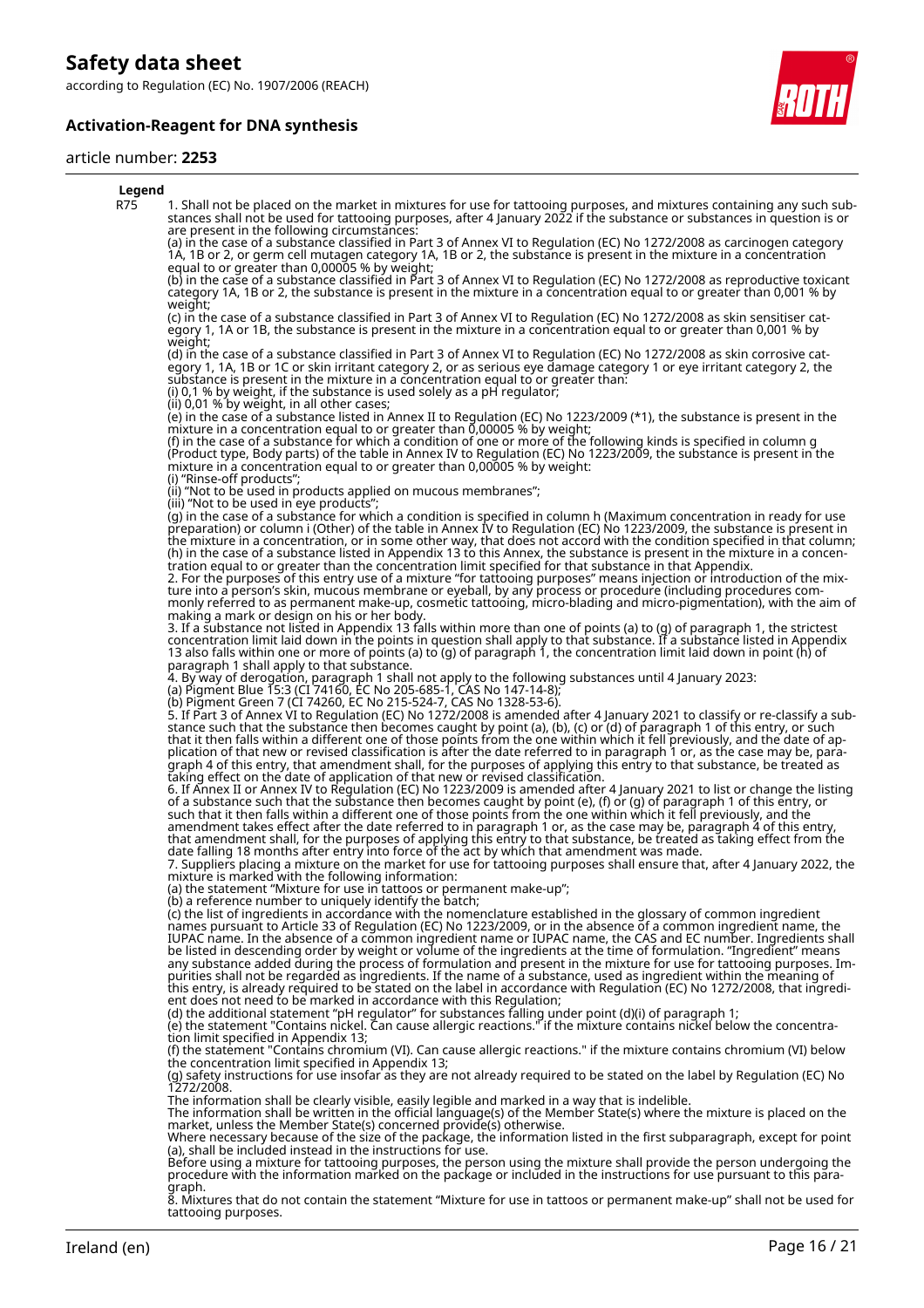according to Regulation (EC) No. 1907/2006 (REACH)

![](_page_16_Picture_2.jpeg)

### **Activation-Reagent for DNA synthesis**

#### article number: **2253**

#### **Legend**

9. This entry does not apply to substances that are gases at temperature of 20 °C and pressure of 101,3 kPa, or generate a vapour pressure of more than 300 kPa at temperature of 50 °C, with the exception of formaldehyde (CAS No 50- 00-0, EC No 200-001-8).

10. This entry does not apply to the placing on the market of a mixture for use for tattooing purposes, or to the use of a mixture for tattooing purposes, when placed on the market exclusively as a medical device or an accessory to a medical device, within the meaning of Regulation (EU) 2017/745, or when used exclusively as a medical device or an accessory to a medical device, within the same meaning. Where the placing on the market or use may not be exclusively as a medical device or an accessory to a medical device, the requirements of Regulation (EU) 2017/745 and of this Regulation shall apply cumulatively.

#### **List of substances subject to authorisation (REACH, Annex XIV)/SVHC - candidate list**

None of the ingredients are listed.

#### **Seveso Directive**

|                  | 2012/18/EU (Seveso III)               |                                                                                                 |        |              |  |  |
|------------------|---------------------------------------|-------------------------------------------------------------------------------------------------|--------|--------------|--|--|
| <b>No</b>        | Dangerous substance/hazard categories | Qualifying quantity (tonnes) for the ap-<br>plication of lower and upper-tier re-<br>quirements |        | <b>Notes</b> |  |  |
| P <sub>5</sub> c | flammable liquids (cat. 2, 3)         | 5.000                                                                                           | 50.000 | 51)          |  |  |

**Notation**

51) Flammable liquids, categories 2 or 3 not covered by P5a and P5b

#### **Deco-Paint Directive**

| . VC<br>и<br>.<br>. | $\%$<br>96<br>__ |
|---------------------|------------------|
|                     |                  |

#### **Industrial Emissions Directive (IED)**

| VOC 、<br>content | 96 % |
|------------------|------|
|                  |      |

#### **Directive on the restriction of the use of certain hazardous substances in electrical and electronic equipment (RoHS)**

none of the ingredients are listed

#### **Regulation concerning the establishment of a European Pollutant Release and Transfer Register (PRTR)**

none of the ingredients are listed

#### **Water Framework Directive (WFD)**

none of the ingredients are listed

#### **Regulation on the marketing and use of explosives precursors**

none of the ingredients are listed

#### **Regulation on drug precursors**

none of the ingredients are listed

#### **Regulation on substances that deplete the ozone layer (ODS)**

none of the ingredients are listed

#### **Regulation concerning the export and import of hazardous chemicals (PIC)**

none of the ingredients are listed

#### **Regulation on persistent organic pollutants (POP)**

none of the ingredients are listed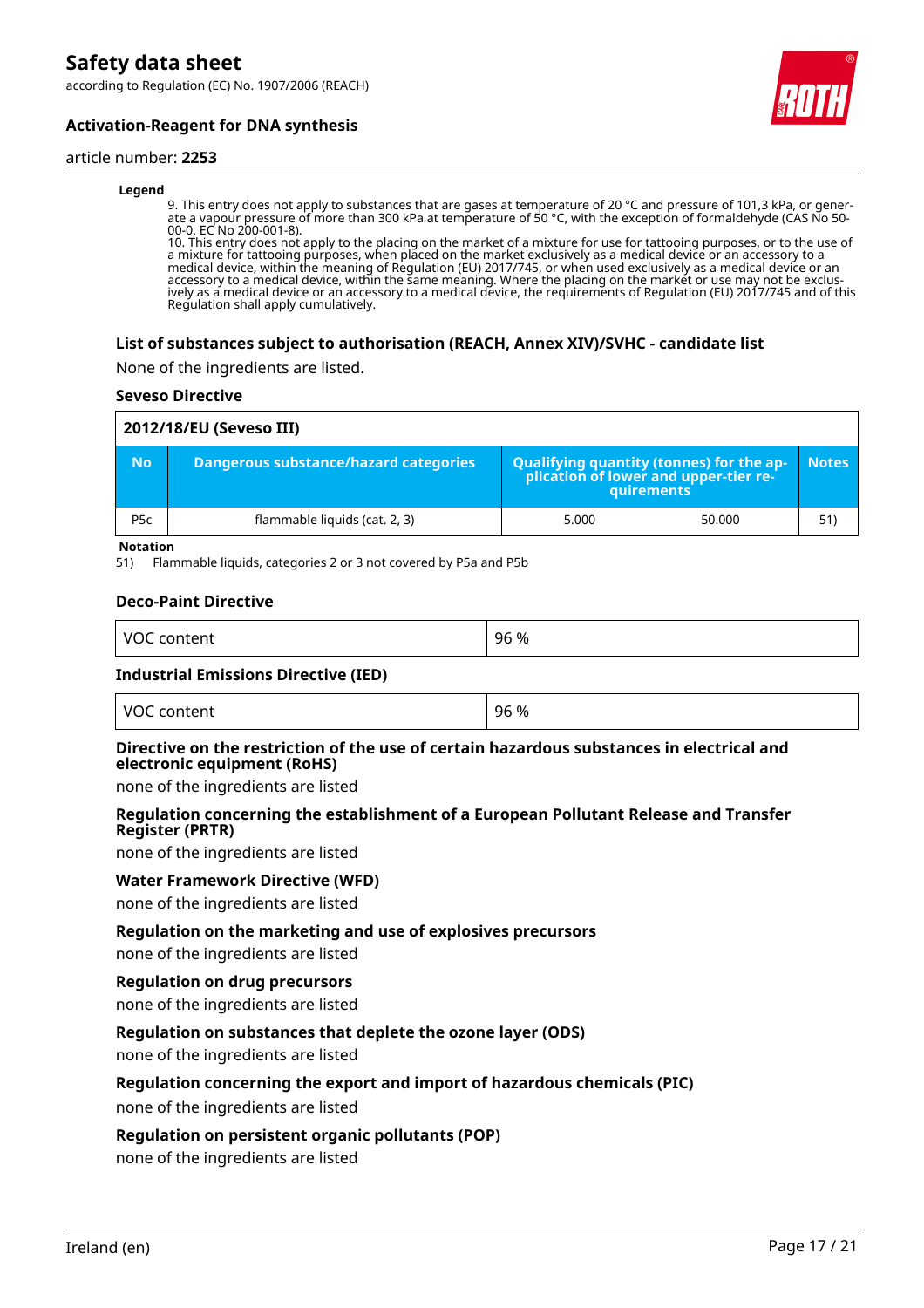according to Regulation (EC) No. 1907/2006 (REACH)

![](_page_17_Picture_2.jpeg)

### **Activation-Reagent for DNA synthesis**

article number: **2253**

#### **Other information**

Directive 94/33/EC on the protection of young people at work. Observe employment restrictions under the Maternity Protection Directive (92/85/EEC) for expectant or nursing mothers.

#### **National inventories**

| <b>Country</b> | <b>Inventory</b> | <b>Status</b>                  |
|----------------|------------------|--------------------------------|
| AU             | AIIC             | not all ingredients are listed |
| CA             | <b>DSL</b>       | not all ingredients are listed |
| <b>CN</b>      | <b>IECSC</b>     | not all ingredients are listed |
| EU             | ECSI             | all ingredients are listed     |
| EU             | REACH Reg.       | not all ingredients are listed |
| JP             | <b>CSCL-ENCS</b> | not all ingredients are listed |
| <b>KR</b>      | <b>KECI</b>      | all ingredients are listed     |
| МX             | <b>INSQ</b>      | all ingredients are listed     |
| NZ             | <b>NZIOC</b>     | all ingredients are listed     |
| <b>PH</b>      | <b>PICCS</b>     | not all ingredients are listed |
| <b>TR</b>      | <b>CICR</b>      | not all ingredients are listed |
| <b>TW</b>      | <b>TCSI</b>      | all ingredients are listed     |
| US             | <b>TSCA</b>      | not all ingredients are listed |

#### **Legend**

AIIC Australian Inventory of Industrial Chemical<br>CICR Chemical Inventory and Control Regulation<br>CSCL-ENCS List of Existing and New Chemical Substance<br>DSL DOSL ECSI EC Substance Inventory (EINECS, ELINCS, NL<br>IECSC Inventory CICR Chemical Inventory and Control Regulation CSCL-ENCS List of Existing and New Chemical Substances (CSCL-ENCS) DSL Domestic Substances List (DSL) ECSI EC Substance Inventory (EINECS, ELINCS, NLP) IECSC Inventory of Existing Chemical Substances Produced or Imported in China INSQ National Inventory of Chemical Substances KECI Korea Existing Chemicals Inventory NZIoC New Zealand Inventory of Chemicals PICCS Philippine Inventory of Chemicals and Chemical Substances (PICCS) REACH Reg. REACH registered substances TCSI Taiwan Chemical Substance Inventory TSCA Toxic Substance Control Act

#### **15.2 Chemical Safety Assessment**

Chemical safety assessments for substances in this mixture were not carried out.

# **SECTION 16: Other information**

#### **Indication of changes (revised safety data sheet)**

Alignment to regulation: Regulation (EC) No. 1907/2006 (REACH), amended by 2020/878/EU

Restructuring: section 9, section 14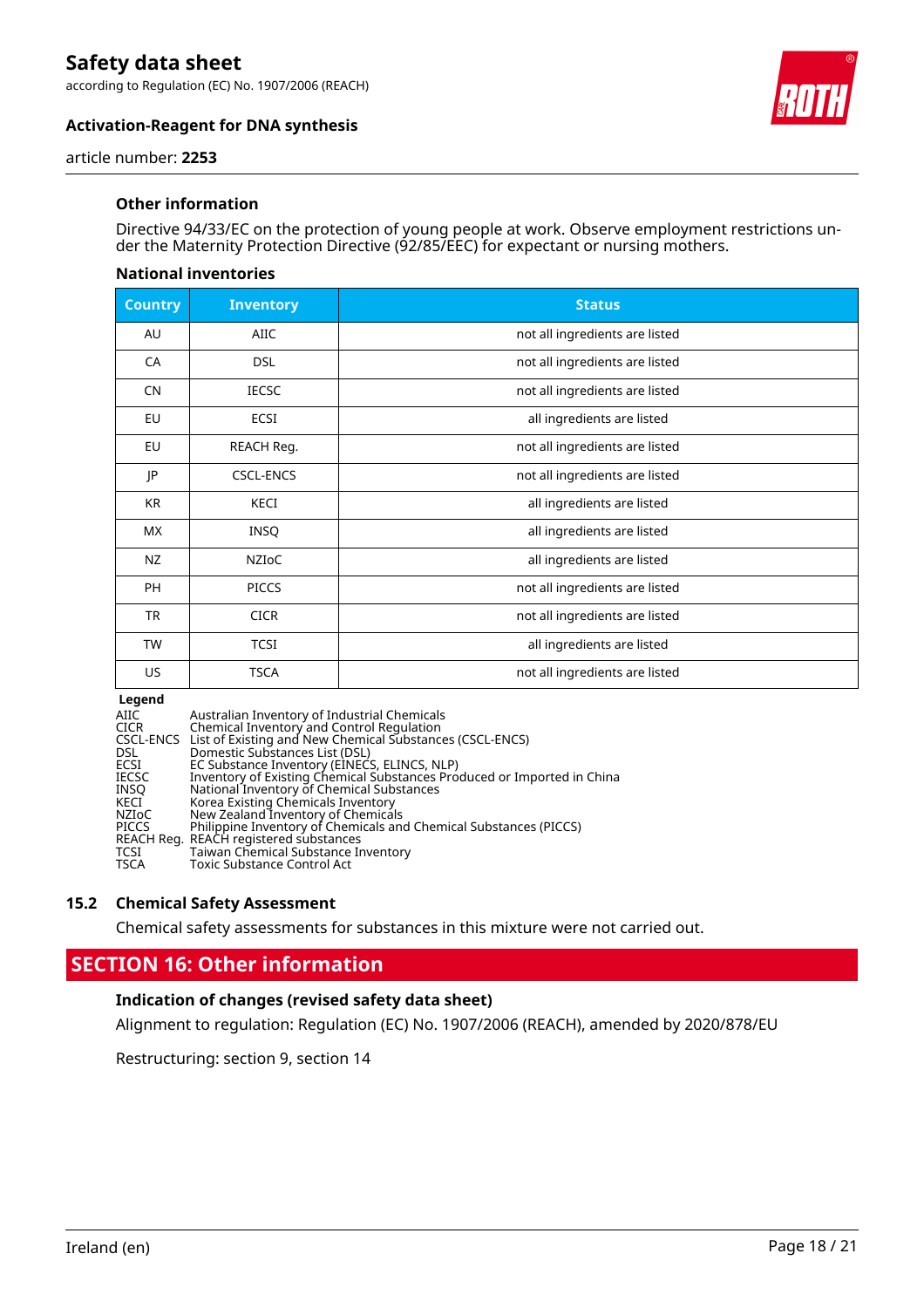according to Regulation (EC) No. 1907/2006 (REACH)

![](_page_18_Picture_2.jpeg)

## **Activation-Reagent for DNA synthesis**

#### article number: **2253**

| <b>Section</b> | <b>Former entry (text/value)</b>                      | <b>Actual entry (text/value)</b>                                                                                                                                          | Safety-<br>relev-<br>ant |
|----------------|-------------------------------------------------------|---------------------------------------------------------------------------------------------------------------------------------------------------------------------------|--------------------------|
| 2.1            |                                                       | Classification according to Regulation (EC) No<br>1272/2008 (CLP):<br>change in the listing (table)                                                                       | yes                      |
| 2.1            |                                                       | The most important adverse physicochemical,<br>human health and environmental effects:<br>The product is combustible and can be ignited<br>by potential ignition sources. | yes                      |
| 2.2            |                                                       | Pictograms:<br>change in the listing (table)                                                                                                                              | yes                      |
| 2.2            |                                                       | Precautionary statements - response:<br>change in the listing (table)                                                                                                     | yes                      |
| 2.3            | Other hazards:<br>There is no additional information. | Other hazards                                                                                                                                                             | yes                      |
| 2.3            |                                                       | Results of PBT and vPvB assessment:<br>This mixture does not contain any substances<br>that are assessed to be a PBT or a vPvB.                                           | yes                      |

## **Abbreviations and acronyms**

| Abbr.         | <b>Descriptions of used abbreviations</b>                                                                                                                                                                                       |
|---------------|---------------------------------------------------------------------------------------------------------------------------------------------------------------------------------------------------------------------------------|
| 2006/15/EC    | Commission Directive establishing a second list of indicative occupational exposure limit values in imple-<br>mentation of Council Directive 98/24/EC and amending Directives 91/322/EEC and 2000/39/EC                         |
| Acute Tox.    | Acute toxicity                                                                                                                                                                                                                  |
| <b>ADN</b>    | Accord européen relatif au transport international des marchandises dangereuses par voies de naviga-<br>tion intérieures (European Agreement concerning the International Carriage of Dangerous Goods by In-<br>land Waterways) |
| <b>ADR</b>    | Accord relatif au transport international des marchandises dangereuses par route (Agreement concern-<br>ing the International Carriage of Dangerous Goods by Road)                                                              |
| <b>ATE</b>    | <b>Acute Toxicity Estimate</b>                                                                                                                                                                                                  |
| <b>BCF</b>    | <b>Bioconcentration factor</b>                                                                                                                                                                                                  |
| <b>BOD</b>    | Biochemical Oxygen Demand                                                                                                                                                                                                       |
| CAS           | Chemical Abstracts Service (service that maintains the most comprehensive list of chemical substances)                                                                                                                          |
| Ceiling-C     | Ceiling value                                                                                                                                                                                                                   |
| <b>CLP</b>    | Regulation (EC) No 1272/2008 on classification, labelling and packaging of substances and mixtures                                                                                                                              |
| COD           | Chemical oxygen demand                                                                                                                                                                                                          |
| <b>DGR</b>    | Dangerous Goods Regulations (see IATA/DGR)                                                                                                                                                                                      |
| <b>DNEL</b>   | Derived No-Effect Level                                                                                                                                                                                                         |
| <b>EC50</b>   | Effective Concentration 50 %. The EC50 corresponds to the concentration of a tested substance causing<br>50 % changes in response (e.g. on growth) during a specified time interval                                             |
| EC No         | The EC Inventory (EINECS, ELINCS and the NLP-list) is the source for the seven-digit EC number, an identi-<br>fier of substances commercially available within the EU (European Union)                                          |
| <b>EINECS</b> | European Inventory of Existing Commercial Chemical Substances                                                                                                                                                                   |
| <b>ELINCS</b> | European List of Notified Chemical Substances                                                                                                                                                                                   |
| EmS           | <b>Emergency Schedule</b>                                                                                                                                                                                                       |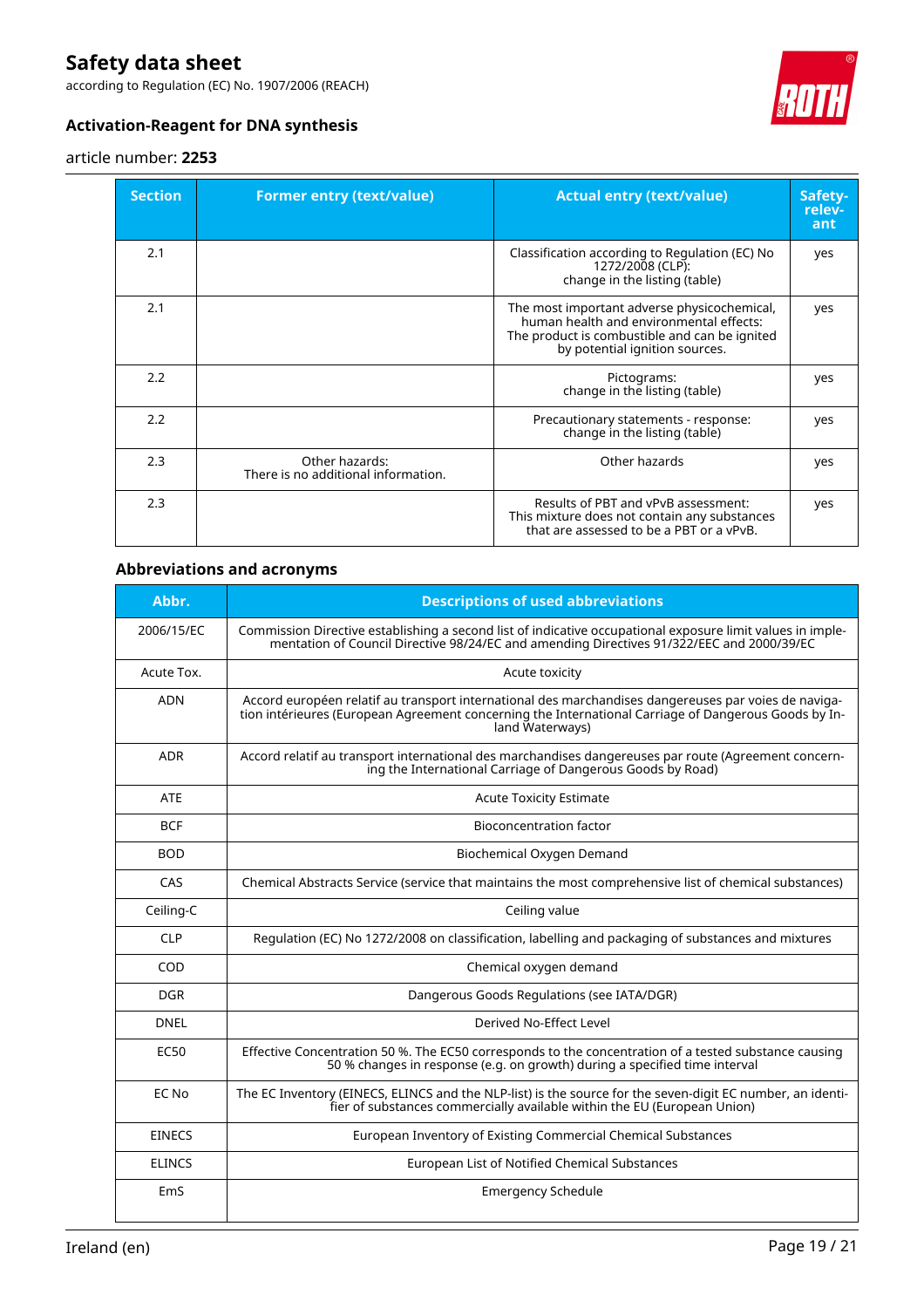according to Regulation (EC) No. 1907/2006 (REACH)

![](_page_19_Picture_2.jpeg)

# **Activation-Reagent for DNA synthesis**

#### article number: **2253**

| Abbr.                   | <b>Descriptions of used abbreviations</b>                                                                                                                                        |
|-------------------------|----------------------------------------------------------------------------------------------------------------------------------------------------------------------------------|
| ErC50                   | $\equiv$ EC50: in this method, that concentration of test substance which results in a 50 % reduction in either<br>growth (EbC50) or growth rate (ErC50) relative to the control |
| Eye Dam.                | Seriously damaging to the eye                                                                                                                                                    |
| Eye Irrit.              | Irritant to the eye                                                                                                                                                              |
| Flam. Liq.              | Flammable liquid                                                                                                                                                                 |
| <b>GHS</b>              | "Globally Harmonized System of Classification and Labelling of Chemicals" developed by the United Na-<br>tions                                                                   |
| <b>IATA</b>             | <b>International Air Transport Association</b>                                                                                                                                   |
| <b>IATA/DGR</b>         | Dangerous Goods Regulations (DGR) for the air transport (IATA)                                                                                                                   |
| <b>ICAO</b>             | International Civil Aviation Organization                                                                                                                                        |
| ICAO-TI                 | Technical instructions for the safe transport of dangerous goods by air                                                                                                          |
| IMDG                    | International Maritime Dangerous Goods Code                                                                                                                                      |
| <b>IMDG-Code</b>        | International Maritime Dangerous Goods Code                                                                                                                                      |
| index No                | The Index number is the identification code given to the substance in Part 3 of Annex VI to Regulation<br>(EC) No 1272/2008                                                      |
| <b>IOELV</b>            | Indicative occupational exposure limit value                                                                                                                                     |
| <b>LC50</b>             | Lethal Concentration 50%: the LC50 corresponds to the concentration of a tested substance causing 50 %<br>lethality during a specified time interval                             |
| LD50                    | Lethal Dose 50 %: the LD50 corresponds to the dose of a tested substance causing 50 % lethality during a<br>specified time interval                                              |
| LEL                     | Lower explosion limit (LEL)                                                                                                                                                      |
| log KOW                 | n-Octanol/water                                                                                                                                                                  |
| <b>NLP</b>              | No-Longer Polymer                                                                                                                                                                |
| PBT                     | Persistent, Bioaccumulative and Toxic                                                                                                                                            |
| <b>PNEC</b>             | Predicted No-Effect Concentration                                                                                                                                                |
| ppm                     | Parts per million                                                                                                                                                                |
| <b>REACH</b>            | Registration, Evaluation, Authorisation and Restriction of Chemicals                                                                                                             |
| RID                     | Règlement concernant le transport International ferroviaire des marchandises Dangereuses (Regula-<br>tions concerning the International carriage of Dangerous goods by Rail)     |
| S.I. No. 619 of<br>2001 | Safety, Health and Welfare at Work (Chemical Agents) Regulations 2001                                                                                                            |
| <b>STEL</b>             | Short-term exposure limit                                                                                                                                                        |
| SVHC                    | Substance of Very High Concern                                                                                                                                                   |
| <b>TWA</b>              | Time-weighted average                                                                                                                                                            |
| UEL                     | Upper explosion limit (UEL)                                                                                                                                                      |
| VOC                     | Volatile Organic Compounds                                                                                                                                                       |
| vPvB                    | Very Persistent and very Bioaccumulative                                                                                                                                         |